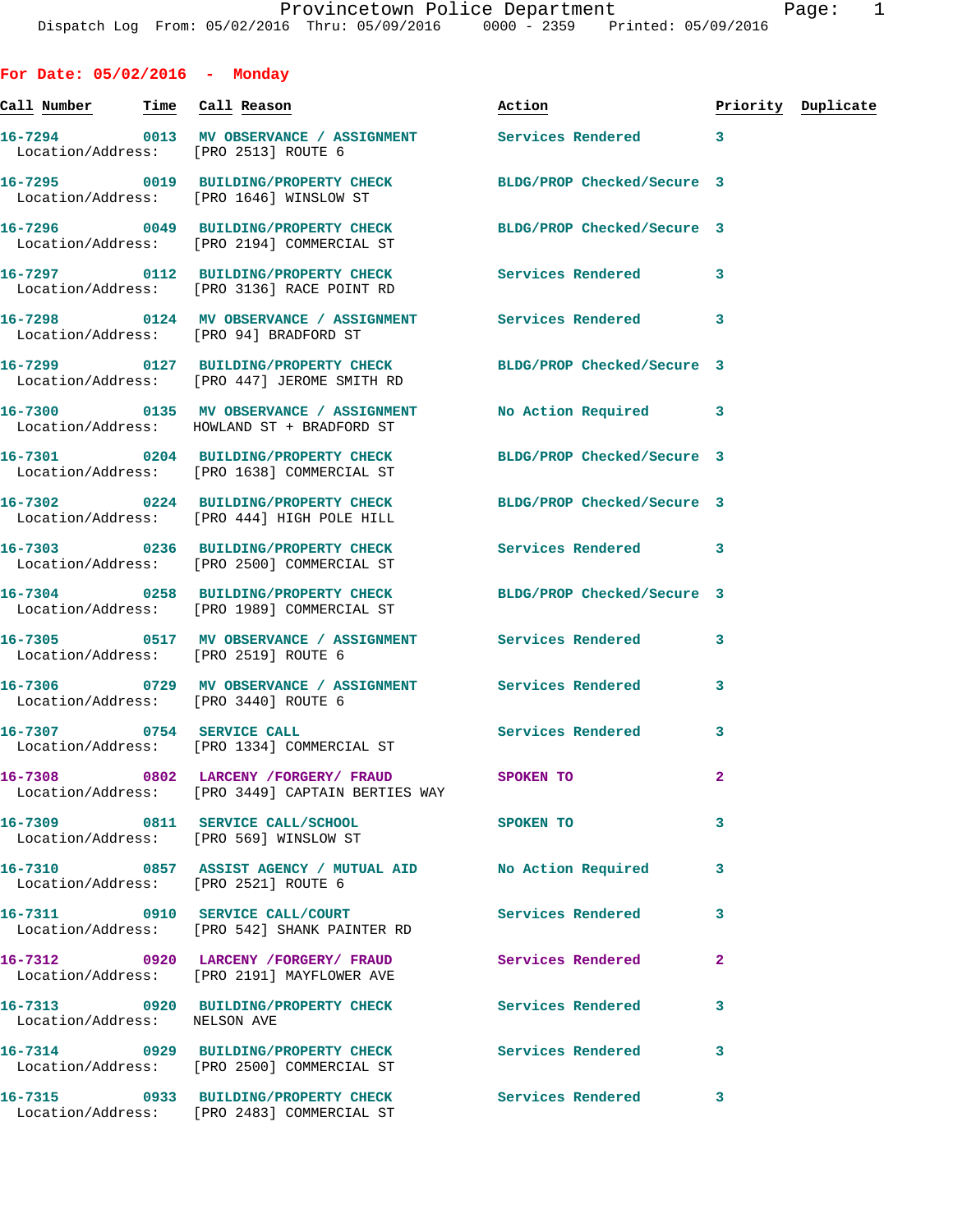|                                                                     | Provincetown Police Department<br>Dispatch Log From: 05/02/2016 Thru: 05/09/2016 0000 - 2359 Printed: 05/09/2016 |                            |              |
|---------------------------------------------------------------------|------------------------------------------------------------------------------------------------------------------|----------------------------|--------------|
|                                                                     | 16-7316 0938 BUILDING/PROPERTY CHECK Services Rendered 3<br>Location/Address: [PRO 2490] PROVINCELANDS RD        |                            |              |
| Location/Address: SHANK PAINTER RD                                  | 16-7317 0956 MV OBSERVANCE / ASSIGNMENT Services Rendered                                                        |                            | 3            |
|                                                                     | 16-7318 1025 PARKING COMPLAINT / GENERAL Services Rendered<br>Location/Address: [PRO 542] SHANK PAINTER RD       |                            | 3            |
|                                                                     | 16-7319 1057 SERVICE CALL/SCHOOL 100 Services Rendered<br>Location/Address: [PRO 569] WINSLOW ST                 |                            | 3            |
|                                                                     | 16-7320 1132 MV STOP<br>Location: [PRO 3431] LOPES SQUARE                                                        | <b>VERBAL WARNING</b>      | 3            |
|                                                                     | 16-7321 1227 SERVICE CALL/SCHOOL Services Rendered<br>Location/Address: [PRO 569] WINSLOW ST                     |                            | 3            |
|                                                                     | 16-7322 1307 MV HIT & RUN/MINOR<br>Location/Address: [PRO 3259] MACMILLAN WHARF                                  | Services Rendered          | $\mathbf{2}$ |
|                                                                     | 16-7323 1315 ALARM - FIRE<br>Location/Address: [PRO 204] COMMERCIAL ST                                           | False Alarm                | 1            |
| Location/Address: OLD COLONY WAY                                    | 16-7325 1404 SERVE RESTRAINING ORDER                                                                             | Could Not Locate           | $\mathbf{2}$ |
|                                                                     | $16 - 7326$ 1451 PARK, WALK & TALK<br>Location/Address: [PRO 569] WINSLOW ST                                     | Services Rendered          | $\mathbf{2}$ |
|                                                                     | 16-7328 1550 BUILDING/PROPERTY CHECK Services Rendered 3<br>Location/Address: [PRO 2489] BRADFORD ST             |                            |              |
|                                                                     | 16-7327 1553 BUILDING/PROPERTY CHECK<br>Location/Address: [PRO 2483] COMMERCIAL ST                               | BLDG/PROP Checked/Secure 3 |              |
|                                                                     | 16-7329 1608 BUILDING/PROPERTY CHECK Services Rendered 3<br>Location/Address: [PRO 2490] PROVINCELANDS RD        |                            |              |
| Location/Address: [PRO 16] BRADFORD ST                              | 16-7331 1619 MV OBSERVANCE / ASSIGNMENT Services Rendered                                                        |                            | $\mathbf{3}$ |
|                                                                     | 16-7330 1623 MV OBSERVANCE / ASSIGNMENT<br>Location/Address: [PRO 525] COMMERCIAL ST                             | Services Rendered          | 3            |
| 16-7332 1637 LOST KEYS                                              | Location/Address: [PRO 542] SHANK PAINTER RD                                                                     | Services Rendered          | 3            |
| 16-7333 1652 MV VERSUS DEER<br>Location/Address: [PRO 2479] ROUTE 6 |                                                                                                                  | Services Rendered          | 1            |
|                                                                     | 16-7334 1706 PLAINTIFF PICKUP<br>Location/Address: [PRO 542] SHANK PAINTER RD                                    | Services Rendered          | $\mathbf{2}$ |
| 16-7335 1717 MV STOP                                                | Location/Address: [PRO 2479] ROUTE 6                                                                             | <b>VERBAL WARNING</b>      | 3            |
|                                                                     | 16-7336 1724 MV HIT & RUN<br>Location/Address: [PRO 3296] SHANK PAINTER RD                                       | Services Rendered          | $\mathbf{2}$ |
|                                                                     | 16-7337 1814 BUILDING/PROPERTY CHECK Services Rendered<br>Location/Address: [PRO 2977] COMMERCIAL ST             |                            | 3            |
|                                                                     | 16-7338 1842 PARK, WALK & TALK<br>Location/Address: [PRO 3259] MACMILLAN WHARF                                   | Services Rendered          | $\mathbf{2}$ |
|                                                                     | 16-7339 1857 BUILDING/PROPERTY CHECK Services Rendered<br>Location/Address: [PRO 526] RYDER ST EXT               |                            | 3            |
|                                                                     | 16-7340 1925 BUILDING/PROPERTY CHECK                                                                             | BLDG/PROP Checked/Secure 3 |              |

Location/Address: [PRO 3256] COMMERCIAL ST

Page: 2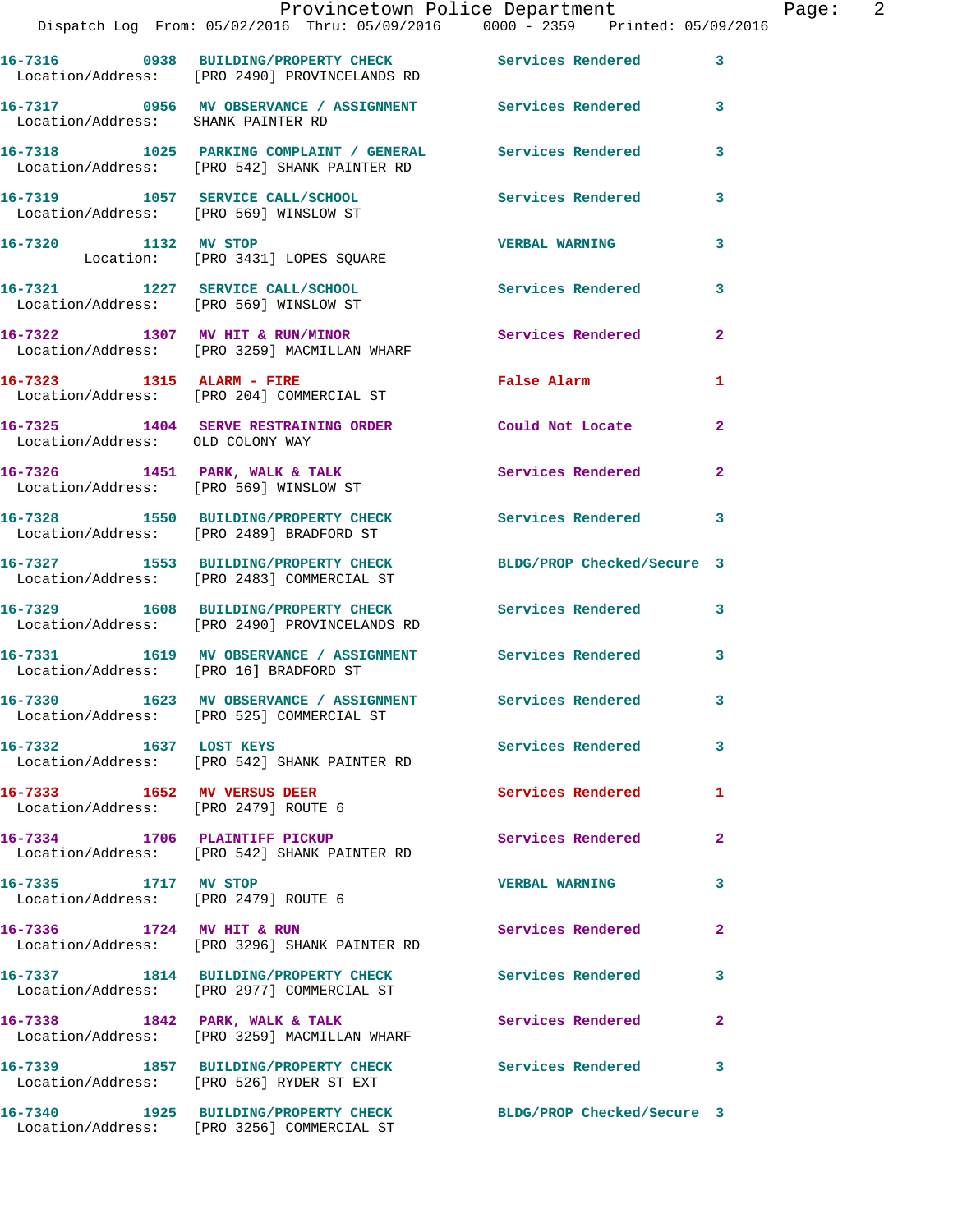|                                      | 16-7341 1928 FOLLOW UP<br>Location/Address: [PRO 3296] SHANK PAINTER RD               | Services Rendered          | $\overline{2}$ |    |
|--------------------------------------|---------------------------------------------------------------------------------------|----------------------------|----------------|----|
|                                      | 16-7342 1944 BUILDING/PROPERTY CHECK<br>Location/Address: [PRO 519] RACE POINT RD     | BLDG/PROP Checked/Secure 3 |                |    |
|                                      | 16-7343 2044 BUILDING/PROPERTY CHECK<br>Location/Address: [PRO 537] SHANK PAINTER RD  | BLDG/PROP Checked/Secure 3 |                |    |
|                                      | 16-7344 2055 MV OBSERVANCE / ASSIGNMENT<br>Location/Address: HOWLAND ST + BRADFORD ST | Services Rendered          | 3              |    |
| 16-7347 2130 BAR CHECK               | Location/Address: [PRO 272] COMMERCIAL ST                                             | Services Rendered          | $\overline{a}$ |    |
| 16-7348 2144 BAR CHECK               | Location/Address: [PRO 399] COMMERCIAL ST                                             | Services Rendered          | $\mathbf{2}$   |    |
|                                      | 16-7346 2147 BUILDING/PROPERTY CHECK<br>Location/Address: [PRO 175] COMMERCIAL ST     | BLDG/PROP Checked/Secure 3 |                |    |
|                                      | 16-7349 2152 BUILDING/PROPERTY CHECK<br>Location/Address: [PRO 249] COMMERCIAL ST     | BLDG/PROP Checked/Secure 3 |                |    |
|                                      | 16-7350 2157 BUILDING/PROPERTY CHECK<br>Location/Address: [PRO 248] COMMERCIAL ST     | BLDG/PROP Checked/Secure 3 |                |    |
| 16-7351 2201 BAR CHECK               | Location/Address: [PRO 3443] COMMERCIAL ST                                            | Services Rendered          | $\overline{a}$ |    |
|                                      | 16-7352 2238 LOBBY TRAFFIC<br>Location/Address: [PRO 542] SHANK PAINTER RD            | Services Rendered          | $\overline{2}$ | 24 |
|                                      | 16-7353 2323 BUILDING/PROPERTY CHECK<br>Location/Address: [PRO 2898] JEROME SMITH RD  | BLDG/PROP Checked/Secure 3 |                |    |
|                                      | 16-7354 2327 BUILDING/PROPERTY CHECK<br>Location/Address: [PRO 3259] MACMILLAN WHARF  | <b>Services Rendered</b>   | 3              |    |
|                                      | 16-7355 2338 MV OBSERVANCE / ASSIGNMENT<br>Location/Address: HOWLAND ST + BRADFORD ST | <b>Services Rendered</b>   | 3              |    |
| 16-7356 2358 COMPLAINT               | Location/Address: [PRO 105] COMMERCIAL ST                                             | SPOKEN TO                  | 3              |    |
| For Date: $05/03/2016$ - Tuesday     |                                                                                       |                            |                |    |
|                                      | 16-7357 0028 BUILDING/PROPERTY CHECK<br>Location/Address: [PRO 1646] WINSLOW ST       | BLDG/PROP Checked/Secure 3 |                |    |
|                                      | 16-7358 0033 BUILDING/PROPERTY CHECK<br>Location/Address: [PRO 105] COMMERCIAL ST     | BLDG/PROP Checked/Secure 3 |                |    |
|                                      | 16-7359 0035 BUILDING/PROPERTY CHECK<br>Location/Address: [PRO 433] RYDER ST EXT      | BLDG/PROP Checked/Secure 3 |                |    |
|                                      | 16-7360 0038 BUILDING/PROPERTY CHECK<br>Location/Address: [PRO 2483] COMMERCIAL ST    | <b>Services Rendered</b>   | 3              |    |
|                                      | Location/Address: [PRO 1638] COMMERCIAL ST                                            | BLDG/PROP Checked/Secure 3 |                |    |
| Location/Address: [PRO 3440] ROUTE 6 | 16-7362 0101 MV OBSERVANCE / ASSIGNMENT                                               | <b>Services Rendered</b>   | 3              |    |
|                                      | 16-7363 0119 BUILDING/PROPERTY CHECK<br>Location/Address: [PRO 564] BAYBERRY AVE      | BLDG/PROP Checked/Secure 3 |                |    |
|                                      | 16-7364 0132 MV OBSERVANCE / ASSIGNMENT Services Rendered 3                           |                            |                |    |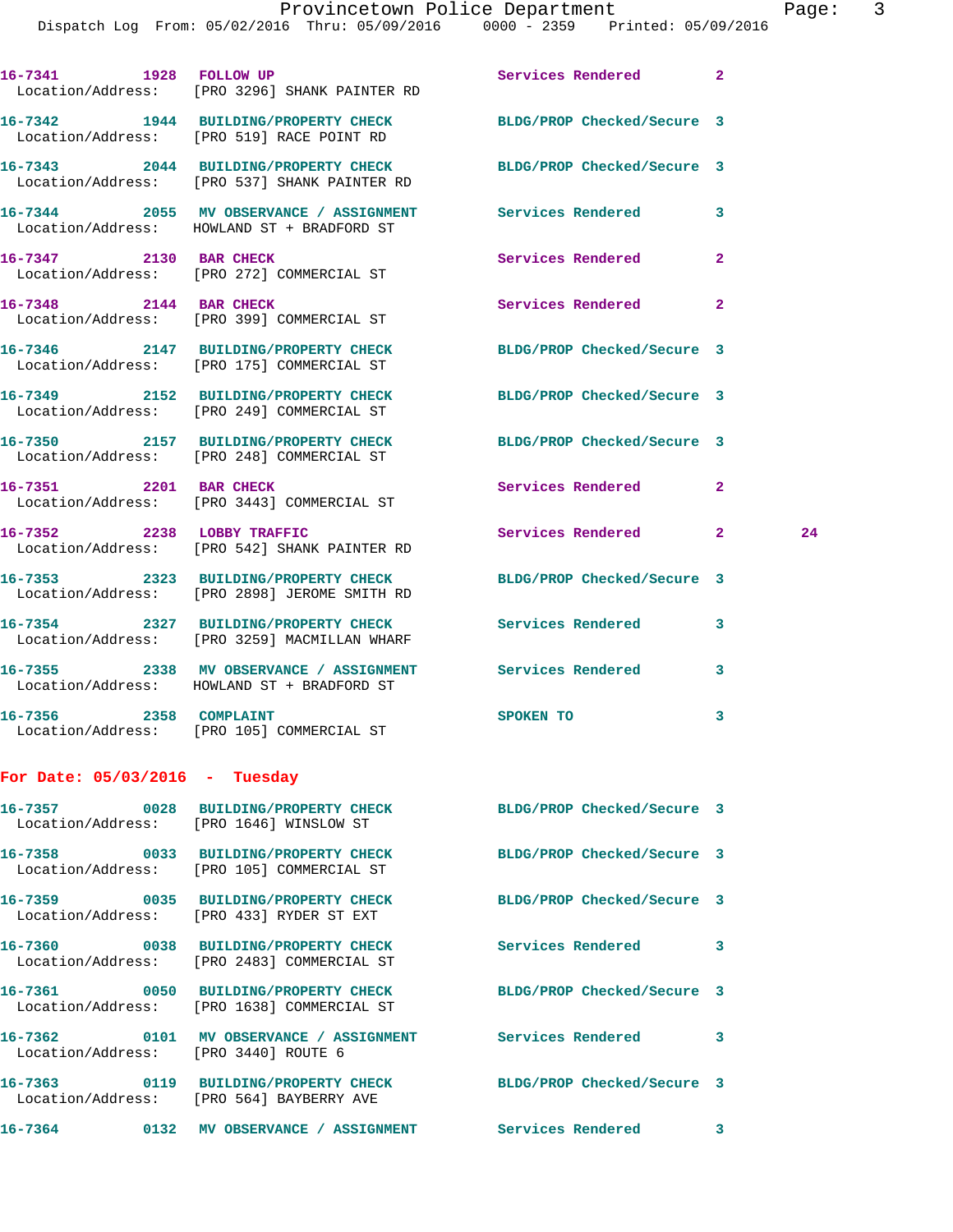|                                        |                                                                                                            | Provincetown Police Department | Page: 4      |
|----------------------------------------|------------------------------------------------------------------------------------------------------------|--------------------------------|--------------|
|                                        | Dispatch Log From: 05/02/2016 Thru: 05/09/2016 0000 - 2359 Printed: 05/09/2016                             |                                |              |
| Location/Address: [PRO 2519] ROUTE 6   |                                                                                                            |                                |              |
| Location/Address: STABLE PATH          | 16-7365 0213 BUILDING/PROPERTY CHECK BLDG/PROP Checked/Secure 3                                            |                                |              |
|                                        | 16-7366 0219 BUILDING/PROPERTY CHECK<br>Location/Address: [PRO 444] HIGH POLE HILL                         | BLDG/PROP Checked/Secure 3     |              |
|                                        | 16-7367 0223 BUILDING/PROPERTY CHECK BLDG/PROP Checked/Secure 3<br>Location/Address: [PRO 1780] JOHNSON ST |                                |              |
|                                        | 16-7368 0232 BUILDING/PROPERTY CHECK<br>Location/Address: [PRO 440] HARRY KEMP WAY                         | BLDG/PROP Checked/Secure 3     |              |
|                                        | 16-7369 0301 BUILDING/PROPERTY CHECK<br>Location/Address: [PRO 3296] SHANK PAINTER RD                      | BLDG/PROP Checked/Secure 3     |              |
|                                        | 16-7370 0455 MV OBSERVANCE / ASSIGNMENT<br>Location/Address: [PRO 1969] BRADFORD ST                        | No Action Required 3           |              |
| Location/Address: [PRO 16] BRADFORD ST | 16-7371 0522 BUILDING/PROPERTY CHECK BLDG/PROP Checked/Secure 3                                            |                                |              |
|                                        | 16-7372 0527 BUILDING/PROPERTY CHECK<br>Location/Address: [PRO 447] JEROME SMITH RD                        | BLDG/PROP Checked/Secure 3     |              |
|                                        | 16-7373 0645 ELECTION COVERAGE<br>Location/Address: [PRO 105] COMMERCIAL ST                                | Services Rendered              | 3            |
| Location/Address: [PRO 569] WINSLOW ST | 16-7374 0808 AT SCHOOL                                                                                     | Services Rendered              | $\mathbf{3}$ |
|                                        | 16-7376 0834 COURT RUN<br>Location/Address: [PRO 542] SHANK PAINTER RD                                     | Services Rendered              | 3            |
|                                        | 16-7377 0845 DOCTOR-ORDERED TRANSPORT<br>Location/Address: [PRO 440] HARRY KEMP WAY                        | Transported to Hospital 1      |              |
|                                        | 16-7380 0914 BUILDING/PROPERTY CHECK<br>Location/Address: [PRO 3430] COMMERCIAL ST                         | <b>Services Rendered</b>       | 3            |
|                                        | 16-7381 0946 MV OBSERVANCE / ASSIGNMENT Services Rendered 3<br>Location/Address: [PRO 2206] COMMERCIAL ST  |                                |              |
|                                        | 16-7382 1000 LOST WALLET<br>Location/Address: [PRO 2561] CENTER ST                                         | Services Rendered 3            |              |
|                                        | 16-7383 1009 BUILDING/PROPERTY CHECK Services Rendered 3<br>Location/Address: [PRO 3259] MACMILLAN WHARF   |                                |              |
|                                        | 16-7384 1023 LOST FISH BIN LID<br>Location/Address: [PRO 542] SHANK PAINTER RD                             | Could Not Locate               | 3            |
|                                        | 16-7385 1151 SPRINKLER REPAIR<br>Location/Address: [PRO 31] BRADFORD ST                                    | <b>Services Rendered</b>       | $\mathbf{3}$ |
|                                        | 16-7386 1210 B & E PAST OCCURRED<br>Location/Address: [PRO 3485] JEROME SMITH RD                           | Services Rendered              | $\mathbf{2}$ |
|                                        | 16-7387 1213 TRUCK DISABLED<br>Location/Address: [PRO 3296] SHANK PAINTER RD                               | Services Rendered              | $\mathbf{2}$ |
|                                        | 16-7390 1519 BUILDING/PROPERTY CHECK<br>Location/Address: [PRO 2898] JEROME SMITH RD                       | <b>Services Rendered</b> 3     |              |
| Location/Address: [PRO 554] TREMONT ST | 16-7391 1557 BUILDING/PROPERTY CHECK BLDG/PROP Checked/Secure 3                                            |                                |              |
| 16-7392 1609 ASSIST CITIZEN            | Location/Address: [PRO 2490] PROVINCELANDS RD                                                              | Services Rendered 3            |              |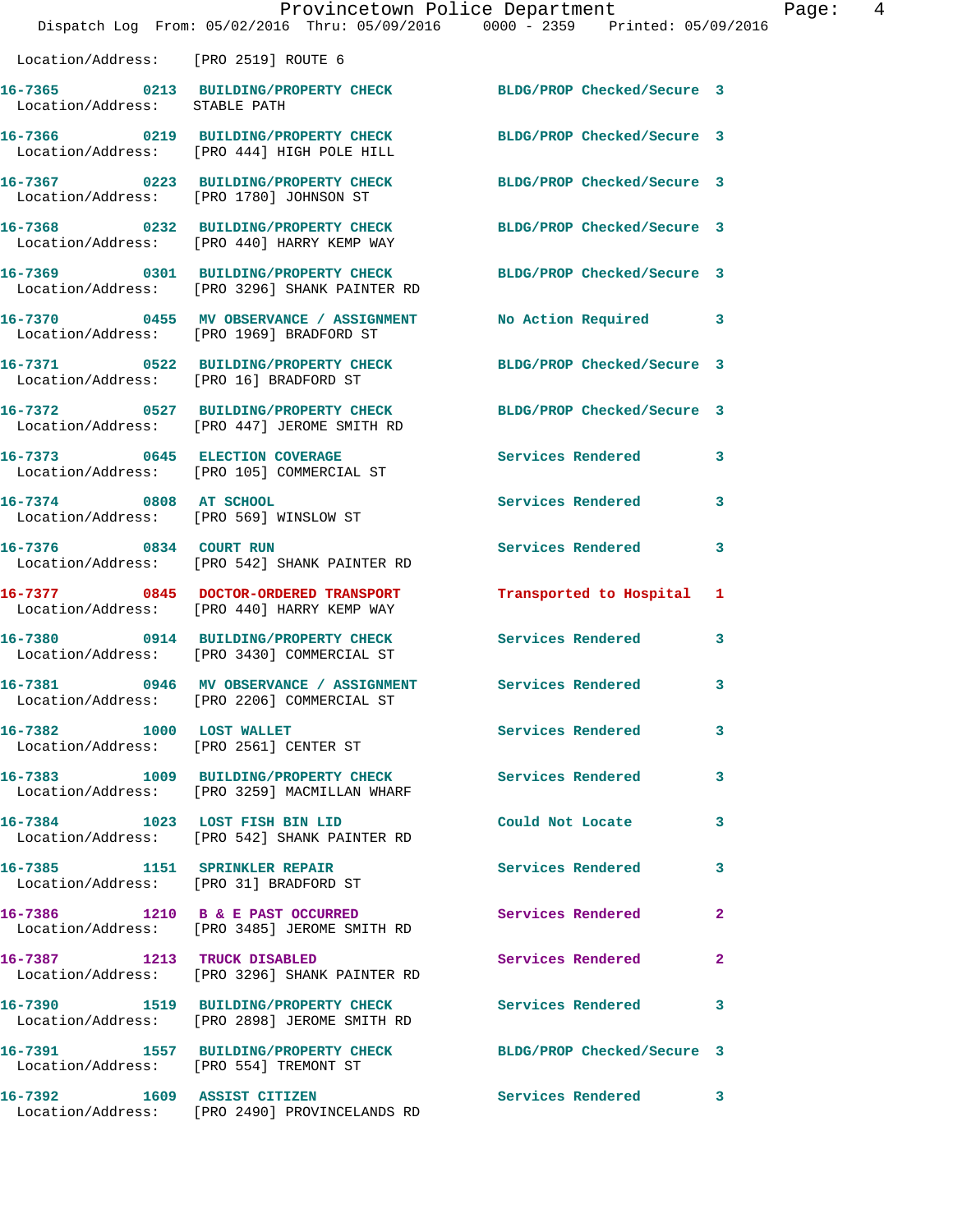|                                                               | Dispatch Log From: 05/02/2016 Thru: 05/09/2016 0000 - 2359 Printed: 05/09/2016                                | Provincetown Police Department          |              | Page: 5 |  |
|---------------------------------------------------------------|---------------------------------------------------------------------------------------------------------------|-----------------------------------------|--------------|---------|--|
|                                                               | 16-7394 1629 PARK, WALK & TALK 1999 Services Rendered 2<br>Location/Address: [PRO 3259] MACMILLAN WHARF       |                                         |              |         |  |
|                                                               | 16-7393 1631 ANIMAL CALL/RACCON<br>Location/Address: [PRO 3331] COMMERCIAL ST                                 | Taken/Referred to Other 2               |              |         |  |
| Location/Address: [PRO 16] BRADFORD ST                        | 16-7395 1722 BUILDING/PROPERTY CHECK BLDG/PROP Checked/Secure 3                                               |                                         |              |         |  |
|                                                               | 16-7396 1737 MV OBSERVANCE / ASSIGNMENT Services Rendered 3<br>Location/Address: [PRO 525] COMMERCIAL ST      |                                         |              |         |  |
| 16-7397 1743 GENERAL INFO                                     |                                                                                                               | Services Rendered 3                     |              |         |  |
|                                                               | 16-7398 1809 BUILDING/PROPERTY CHECK<br>Location/Address: [PRO 564] BAYBERRY AVE                              | BLDG/PROP Checked/Secure 3              |              |         |  |
|                                                               | 16-7399 1902 BUILDING/PROPERTY CHECK<br>Location/Address: [PRO 444] HIGH POLE HILL                            | BLDG/PROP Checked/Secure 3              |              |         |  |
|                                                               | 16-7400 1904 MV OBSERVANCE / ASSIGNMENT Services Rendered 3<br>Location/Address: SNAIL RD + COMMERCIAL ST     |                                         |              |         |  |
|                                                               | 16-7401 1935 BUILDING/PROPERTY CHECK<br>Location/Address: [PRO 525] COMMERCIAL ST                             | BLDG/PROP Checked/Secure 3              |              |         |  |
| Location/Address: OLD COLONY WAY                              | 16-7402 1940 MV B&E/PAST OCC.                                                                                 | SPOKEN TO DESCRIPTION OF REAL PROPERTY. | $\mathbf{2}$ |         |  |
|                                                               | 16-7404 2028 BUILDING/PROPERTY CHECK BLDG/PROP Checked/Secure 3<br>Location/Address: [PRO 1646] WINSLOW ST    |                                         |              |         |  |
|                                                               | 16-7403 2032 BUILDING/PROPERTY CHECK<br>Location/Address: [PRO 75] CAPTAIN BERTIES WAY                        | BLDG/PROP Checked/Secure 3              |              |         |  |
|                                                               | 16-7405 2032 MV OBSERVANCE / ASSIGNMENT<br>Location/Address: BRADFORD ST + HIGH POLE HILL                     | Services Rendered 3                     |              |         |  |
|                                                               | 16-7406 2050 BUILDING/PROPERTY CHECK<br>Location/Address: [PRO 175] COMMERCIAL ST                             | BLDG/PROP Checked/Secure 3              |              |         |  |
|                                                               | 16-7407 2110 PARK, WALK & TALK<br>Location/Address: [PRO 105] COMMERCIAL ST                                   | Services Rendered 2                     |              |         |  |
|                                                               | 16-7408 2119 BUILDING/PROPERTY CHECK BLDG/PROP Checked/Secure 3<br>Location/Address: [PRO 2540] RACE POINT RD |                                         |              |         |  |
|                                                               | 16-7409 2130 PARK, WALK & TALK<br>Location/Address: [PRO 2564] COMMERCIAL ST                                  | Services Rendered 2                     |              |         |  |
|                                                               | 16-7410 2156 BUILDING/PROPERTY CHECK BLDG/PROP Checked/Secure 3<br>Location/Address: [PRO 2859] BRADFORD ST   |                                         |              |         |  |
| 16-7411 2209 THREATS                                          | Location/Address: [PRO 3222] ALDEN ST                                                                         | SPOKEN TO                               | $\mathbf{2}$ |         |  |
| 16-7412 2306 LOBBY TRAFFIC                                    | Location/Address: [PRO 542] SHANK PAINTER RD                                                                  | Services Rendered 2                     |              | 26      |  |
| 16-7413 2335 ASSIST DPW<br>Location/Address: SHANK PAINTER RD |                                                                                                               | Services Rendered 3                     |              |         |  |
|                                                               | 16-7414 2335 BUILDING/PROPERTY CHECK<br>Location/Address: [PRO 447] JEROME SMITH RD                           | BLDG/PROP Checked/Secure 3              |              |         |  |
| Location/Address: [PRO 2513] ROUTE 6                          | 16-7415 2339 MV OBSERVANCE / ASSIGNMENT Services Rendered 3                                                   |                                         |              |         |  |
|                                                               | 16-7416 2342 BUILDING/PROPERTY CHECK<br>Location/Address: [PRO 444] HIGH POLE HILL                            | BLDG/PROP Checked/Secure 3              |              |         |  |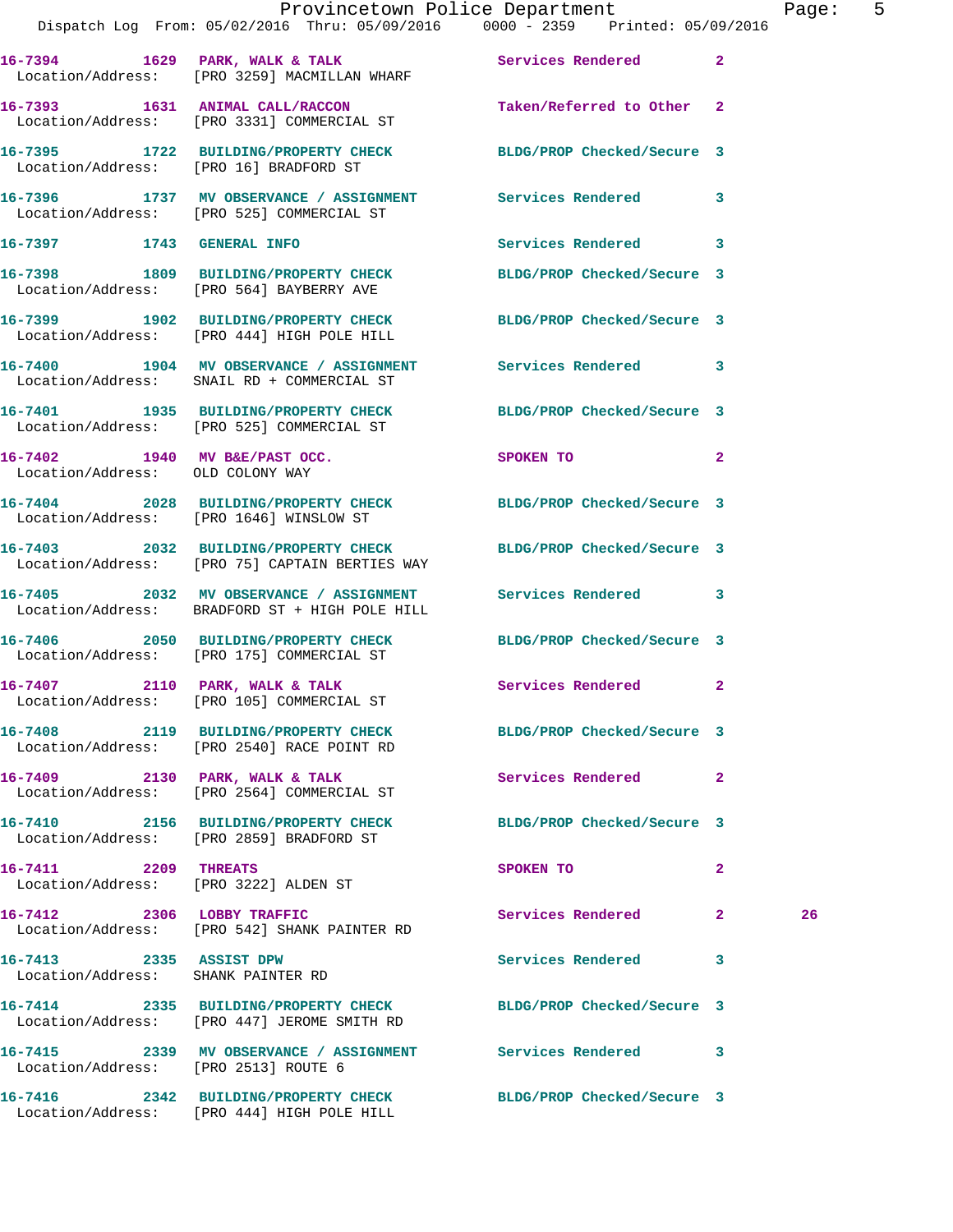|  |  |                                                         | Provincetown Police Department |                                               |  |  |  |
|--|--|---------------------------------------------------------|--------------------------------|-----------------------------------------------|--|--|--|
|  |  | $\sim$ $\sim$ $\sim$ $\sim$ $\sim$ $\sim$ $\sim$ $\sim$ |                                | $\mathbf{a} \mathbf{a} \mathbf{a} \mathbf{a}$ |  |  |  |

Page: 6

|                                                       | Provincetown Police Department<br>Dispatch Log From: 05/02/2016 Thru: 05/09/2016 0000 - 2359 Printed: 05/09/    |                            |                         |
|-------------------------------------------------------|-----------------------------------------------------------------------------------------------------------------|----------------------------|-------------------------|
|                                                       | Example of the Citation/Warning Issued 3<br>Location/Address: BRADFORD ST + STANDISH ST                         |                            |                         |
| For Date: $05/04/2016$ - Wednesday                    |                                                                                                                 |                            |                         |
|                                                       | 16-7418 0006 MV STOP<br>Location/Address: [PRO 1434] STANDISH ST                                                | Citation/Warning Issued 3  |                         |
| 16-7419 0019 ASSIST CITIZEN                           | Location/Address: [PRO 536] SHANK PAINTER RD                                                                    | <b>SPOKEN TO</b>           | $\overline{\mathbf{3}}$ |
|                                                       | 16-7420 0026 BUILDING/PROPERTY CHECK<br>Location/Address: [PRO 530] SHANK PAINTER RD                            | BLDG/PROP Checked/Secure 3 |                         |
| 16-7421 0034 MV DISABLED<br>Location/Address: ROUTE 6 |                                                                                                                 | SPOKEN TO                  | $\mathbf{2}$            |
| Location/Address: [PRO 3440] ROUTE 6                  | 16-7422 0036 MV OBSERVANCE / ASSIGNMENT Services Rendered 3                                                     |                            |                         |
|                                                       | 16-7423 0044 MV OBSERVANCE / ASSIGNMENT Services Rendered<br>Location/Address: BRADFORD ST + MECHANIC ST        |                            | $\overline{\mathbf{3}}$ |
| Location/Address: [PRO 413] CONWELL ST                | 16-7424 0045 MV OBSERVANCE / ASSIGNMENT Services Rendered 3                                                     |                            |                         |
|                                                       | 16-7425 0120 PARK, WALK & TALK<br>Location/Address: [PRO 105] COMMERCIAL ST                                     | Services Rendered          | $\mathbf{2}$            |
|                                                       | 16-7434 0130 BUILDING/PROPERTY CHECK<br>Location/Address: [PRO 1638] COMMERCIAL ST                              | BLDG/PROP Checked/Secure 3 |                         |
|                                                       | 16-7426 0152 BUILDING/PROPERTY CHECK<br>Location/Address: [PRO 1780] JOHNSON ST                                 | BLDG/PROP Checked/Secure 3 |                         |
|                                                       | 16-7427 		 0157 MV OBSERVANCE / ASSIGNMENT Services Rendered 3<br>Location/Address: BRADFORD ST + HOWLAND ST    |                            |                         |
| Location/Address: [PRO 3287] ROUTE 6                  | 16-7428 0206 BUILDING/PROPERTY CHECK BLDG/PROP Checked/Secure 3                                                 |                            |                         |
| 16-7429 0234 MV STOP                                  | Location/Address: [PRO 94] BRADFORD ST                                                                          | Citation/Warning Issued 3  |                         |
| Location/Address: [PRO 16] BRADFORD ST                | 16-7430 0444 BUILDING/PROPERTY CHECK BLDG/PROP Checked/Secure 3                                                 |                            |                         |
| Location/Address: ROUTE 6                             |                                                                                                                 |                            |                         |
|                                                       | 16-7432 0543 BUILDING/PROPERTY CHECK BLDG/PROP Checked/Secure 3<br>Location/Address: [PRO 545] SHANK PAINTER RD |                            |                         |
| 16-7433 0554 ASSIST DPW                               | Location/Address: [PRO 2155] COMMERCIAL ST                                                                      | Services Rendered 3        |                         |
|                                                       | 16-7435 0659 NEIGHBOR COMPLAINT<br>Location/Address: [PRO 2154] COMMERCIAL ST                                   | Services Rendered          | 3                       |
| 16-7436 0702 911 TEST CALLS                           | Location/Address: [PRO 542] SHANK PAINTER RD                                                                    | Services Rendered 1        |                         |
| 16-7437 0748 PET PANTRY                               | Location/Address: [PRO 3296] SHANK PAINTER RD                                                                   | Services Rendered          | 3                       |
| 16-7438 0806 AT SCHOOL                                | Location/Address: [PRO 569] WINSLOW ST                                                                          | Services Rendered 3        |                         |
|                                                       | 16-7439 0928 BUILDING/PROPERTY CHECK<br>Location/Address: [PRO 2500] COMMERCIAL ST                              | BLDG/PROP Checked/Secure 3 |                         |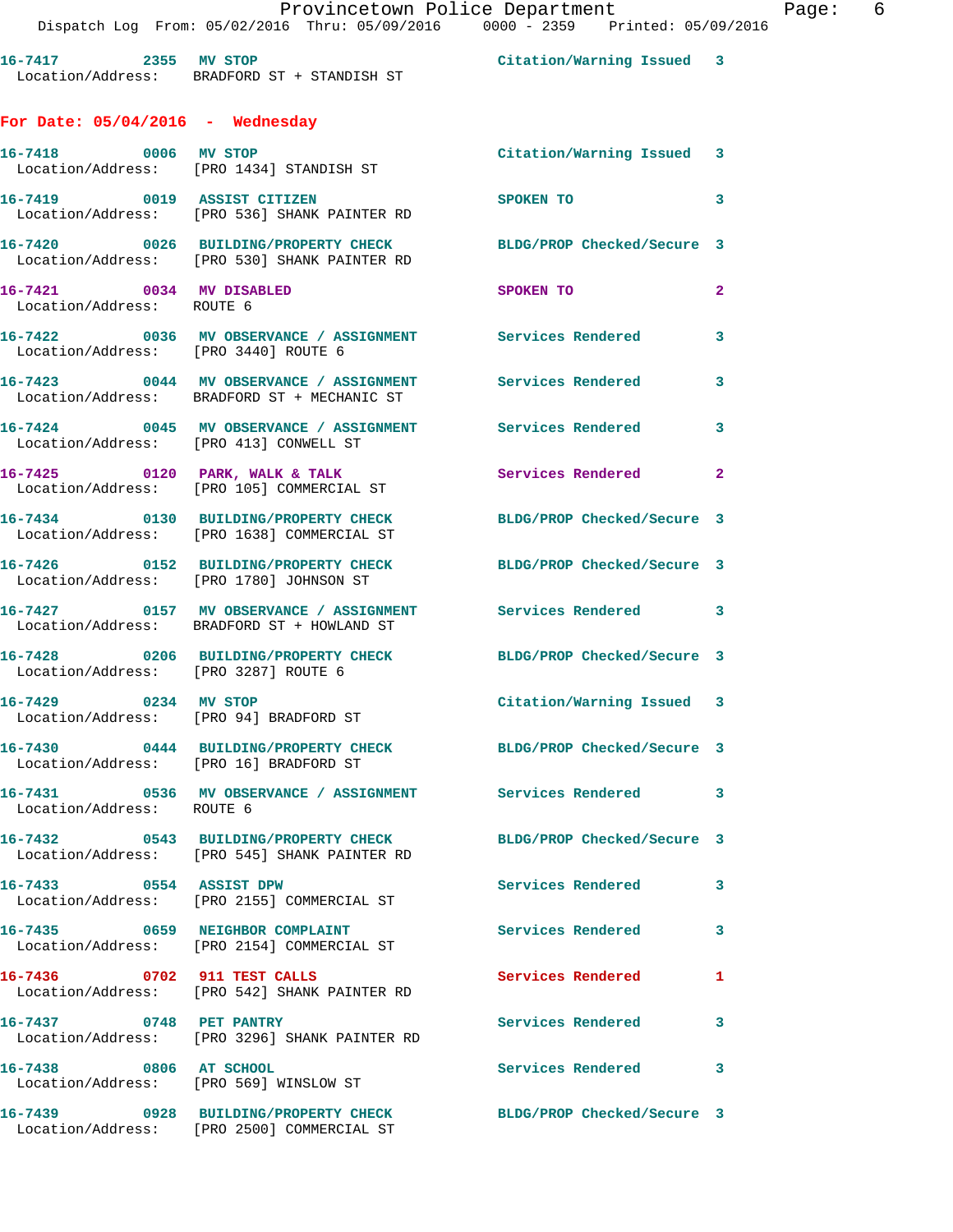|                                                                            | 16-7440 0930 PARK, WALK & TALK<br>Location/Address: [PRO 285] COMMERCIAL ST                                         | <b>Services Rendered</b>   | $\overline{\mathbf{2}}$ |
|----------------------------------------------------------------------------|---------------------------------------------------------------------------------------------------------------------|----------------------------|-------------------------|
|                                                                            | 16-7441 1004 VERBAL INSPECTION<br>Location/Address: CONANT ST + BRADFORD ST                                         | <b>VERBAL WARNING</b>      | $\overline{\mathbf{3}}$ |
| 16-7442 1017 LIFT ASSIST                                                   | Location/Address: [PRO 781] CAPTAIN BERTIES WAY                                                                     | Services Rendered 1        |                         |
|                                                                            | 16-7443 1026 BUILDING/PROPERTY CHECK<br>Location/Address: [PRO 2206] COMMERCIAL ST                                  | BLDG/PROP Checked/Secure 3 |                         |
|                                                                            | 16-7445 1045 MV OBSERVANCE / ASSIGNMENT Services Rendered 3<br>Location/Address: JEROME SMITH RD + SHANK PAINTER RD |                            |                         |
| Location/Address: [PRO 3287] ROUTE 6                                       | 16-7446 1049 BUILDING/PROPERTY CHECK                                                                                | BLDG/PROP Checked/Secure 3 |                         |
|                                                                            | 16-7447 1102 PARK, WALK & TALK<br>Location/Address: [PRO 537] SHANK PAINTER RD                                      | Services Rendered          | $\mathbf{2}$            |
| 16-7448 1111 SERVICE CALL                                                  | Location/Address: [PRO 2368] SHANK PAINTER RD                                                                       | <b>Services Rendered</b>   | 3                       |
| 16-7450 1130 SERVICE CALL                                                  | Location/Address: [PRO 3670] SHANK PAINTER RD                                                                       | Services Rendered          | 3                       |
| 16-7451 1148 FOX CALL                                                      | Location/Address: [PRO 1735] FISHBURN CT                                                                            | Services Rendered          | $\mathbf{2}$            |
|                                                                            | 16-7453 1236 BUILDING/PROPERTY CHECK<br>Location/Address: [PRO 2977] COMMERCIAL ST                                  | Services Rendered          | 3                       |
| 16-7452 1237 COURT RUN                                                     | Location/Address: [PRO 542] SHANK PAINTER RD                                                                        | Services Rendered          | 3                       |
| Location/Address: [PRO 2521] ROUTE 6                                       | 16-7454 1243 MV OBSERVANCE / ASSIGNMENT Services Rendered                                                           |                            | 3                       |
|                                                                            | 16-7455 1319 BUILDING/PROPERTY CHECK<br>Location/Address: [PRO 2540] RACE POINT RD                                  | Services Rendered          | 3                       |
|                                                                            | 16-7456 1323 PARK, WALK & TALK<br>Location/Address: [PRO 539] SHANK PAINTER RD                                      | Services Rendered          | $\mathbf{2}$            |
| 16-7457 1414 RACCOON PROBLEM                                               | Location/Address: [PRO 1249] RACE POINT RD                                                                          | Services Rendered          | $\mathbf{2}^-$          |
| $16-7458$ 1446 PARK, WALK & TALK<br>Location/Address: [PRO 569] WINSLOW ST |                                                                                                                     | <b>Services Rendered</b>   | $\mathbf{2}$            |
| 16-7460 1512 PARK, WALK & TALK<br>Location/Address: [PRO 569] WINSLOW ST   |                                                                                                                     | Services Rendered 2        |                         |
| 16-7459 1513 PARK, WALK & TALK                                             | Location/Address: [PRO 285] COMMERCIAL ST                                                                           | Services Rendered          | $\overline{2}$          |
|                                                                            | 16-7461 1619 BUILDING/PROPERTY CHECK<br>Location/Address: [PRO 72] PROVINCELANDS RD                                 | BLDG/PROP Checked/Secure 3 |                         |
| 16-7462 1725 BAR CHECK                                                     | Location/Address: [PRO 356] COMMERCIAL ST                                                                           | Services Rendered          | $\mathbf{2}$            |
|                                                                            | 16-7463 1745 BUILDING/PROPERTY CHECK<br>Location/Address: [PRO 3033] COMMERCIAL ST                                  | BLDG/PROP Checked/Secure 3 |                         |
| 16-7464 1916 LIFT ASSIST                                                   | Location/Address: [PRO 2990] COMMERCIAL ST                                                                          | Services Rendered 1        |                         |
|                                                                            |                                                                                                                     | BLDG/PROP Checked/Secure 3 |                         |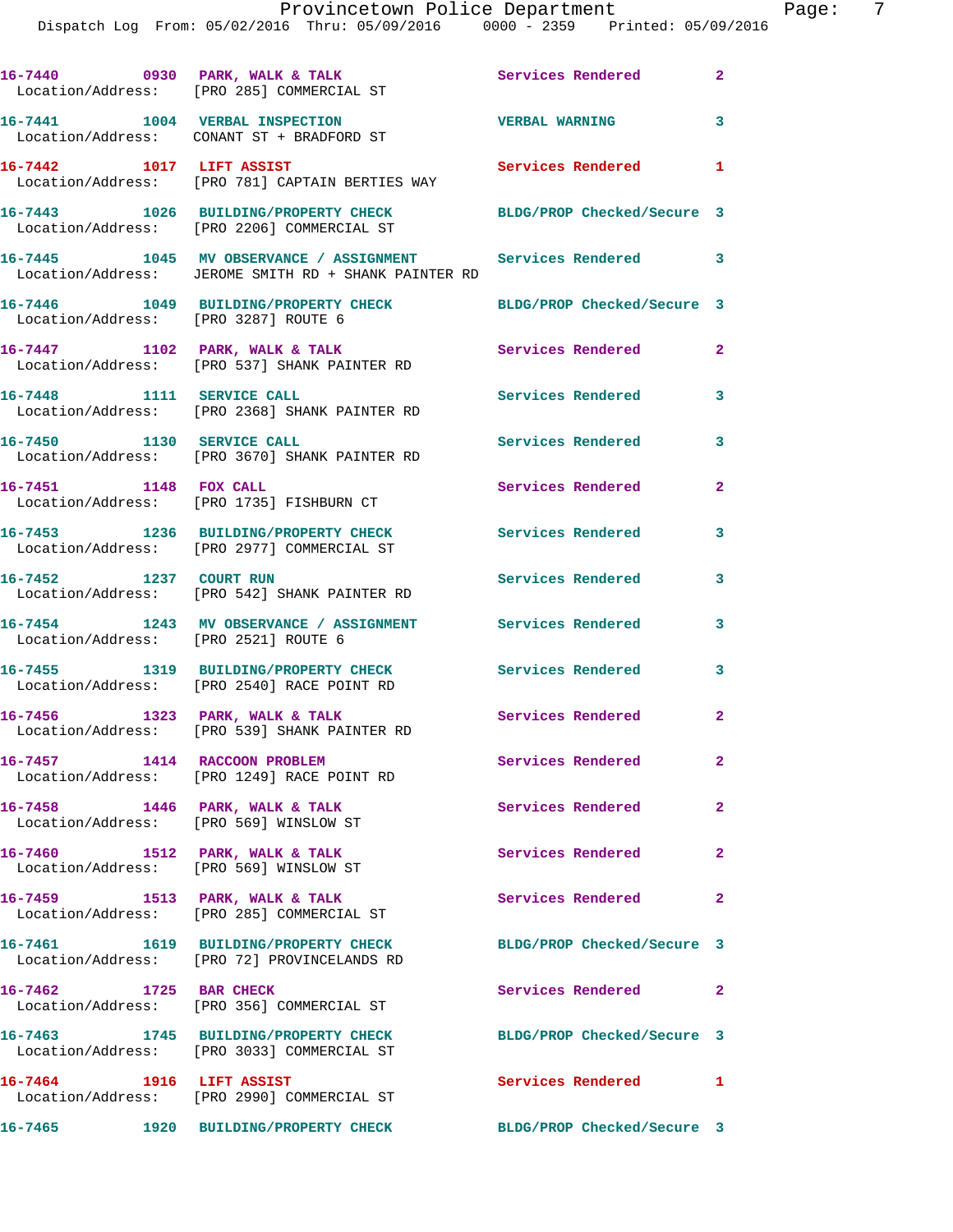|                                        | Dispatch Log From: 05/02/2016 Thru: 05/09/2016 0000 - 2359 Printed: 05/09/2016                                  | Provincetown Police Department | Page: 8      |
|----------------------------------------|-----------------------------------------------------------------------------------------------------------------|--------------------------------|--------------|
|                                        | Location/Address: [PRO 447] JEROME SMITH RD                                                                     |                                |              |
| Location/Address: [PRO 571] ALDEN ST   | 16-7466 1929 BUILDING/PROPERTY CHECK Services Rendered 3                                                        |                                |              |
|                                        | 16-7467 1933 BUILDING/PROPERTY CHECK Services Rendered<br>Location/Address: [PRO 3318] CEMETERY RD              |                                | $\mathbf{3}$ |
|                                        | 16-7468 1934 BUILDING/PROPERTY CHECK Services Rendered 3<br>Location/Address: [PRO 3317] CEMETERY RD            |                                |              |
|                                        | 16-7469 1939 MV STOP<br>Location/Address: [PRO 597] COMMERCIAL ST                                               | <b>VERBAL WARNING</b>          | 3            |
|                                        | 16-7470 1946 MV OBSERVANCE / ASSIGNMENT Services Rendered 3<br>Location/Address: [PRO 2859] BRADFORD ST         |                                |              |
|                                        | 16-7471 2003 BUILDING/PROPERTY CHECK<br>Location/Address: W VINE ST + BRADFORD ST EXT                           | BLDG/PROP Checked/Secure 3     |              |
|                                        | 16-7472 2028 BUILDING/PROPERTY CHECK BLDG/PROP Checked/Secure 3<br>Location/Address: [PRO 99] COMMERCIAL ST     |                                |              |
|                                        | 16-7473 2137 BUILDING/PROPERTY CHECK BLDG/PROP Checked/Secure 3<br>Location/Address: [PRO 1780] JOHNSON ST      |                                |              |
| Location/Address: [PRO 16] BRADFORD ST | 16-7474 2206 BUILDING/PROPERTY CHECK BLDG/PROP Checked/Secure 3                                                 |                                |              |
|                                        | 16-7475 2234 LOBBY TRAFFIC<br>Location/Address: [PRO 542] SHANK PAINTER RD                                      | Services Rendered 2            | 17           |
|                                        | 16-7476 2249 LIFT ASSIST<br>Location/Address: [PRO 1267] WINSLOW ST                                             | Services Rendered 1            |              |
| For Date: $05/05/2016$ - Thursday      |                                                                                                                 |                                |              |
|                                        | 16-7477 0126 PARK, WALK & TALK Services Rendered 2<br>Location/Address: [PRO 3443] COMMERCIAL ST                |                                |              |
|                                        | 16-7478 0148 BUILDING/PROPERTY CHECK BLDG/PROP Checked/Secure 3<br>Location/Address: [PRO 1638] COMMERCIAL ST   |                                |              |
|                                        | 16-7479 0159 BUILDING/PROPERTY CHECK<br>Location/Address: [PRO 2483] COMMERCIAL ST                              | Services Rendered 3            |              |
|                                        | 16-7480 0225 BUILDING/PROPERTY CHECK BLDG/PROP Checked/Secure 3<br>Location/Address: [PRO 545] SHANK PAINTER RD |                                |              |
|                                        | 16-7481 0226 MV COMPLAINT<br>Location/Address: [PRO 2542] COMMERCIAL ST                                         | No Action Required 2           |              |
|                                        | 16-7482 0531 BUILDING/PROPERTY CHECK BLD/PROP CHECKED UNSECUR 3<br>Location/Address: [PRO 1646] WINSLOW ST      |                                |              |
|                                        | 16-7483 0613 FLIGHT COVERAGE<br>Location/Address: [PRO 516] RACE POINT RD                                       | Services Rendered 2            |              |
|                                        | 16-7484 0700 FOLLOW UP/EVIDENCE<br>Location/Address: [PRO 542] SHANK PAINTER RD                                 | <b>SPOKEN TO</b>               | $\mathbf{2}$ |
| Location/Address: [PRO 569] WINSLOW ST | 16-7485 0814 SERVICE CALL/SCHOOL                                                                                | Services Rendered 3            |              |
| Location/Address: [PRO 3287] ROUTE 6   | 16-7486 0856 BUILDING/PROPERTY CHECK BLDG/PROP Checked/Secure 3                                                 |                                |              |
| Location/Address: [PRO 1246] RACE RD   | 16-7487 0940 FOLLOW UP/RACCOON Services Rendered 2                                                              |                                |              |
|                                        |                                                                                                                 |                                |              |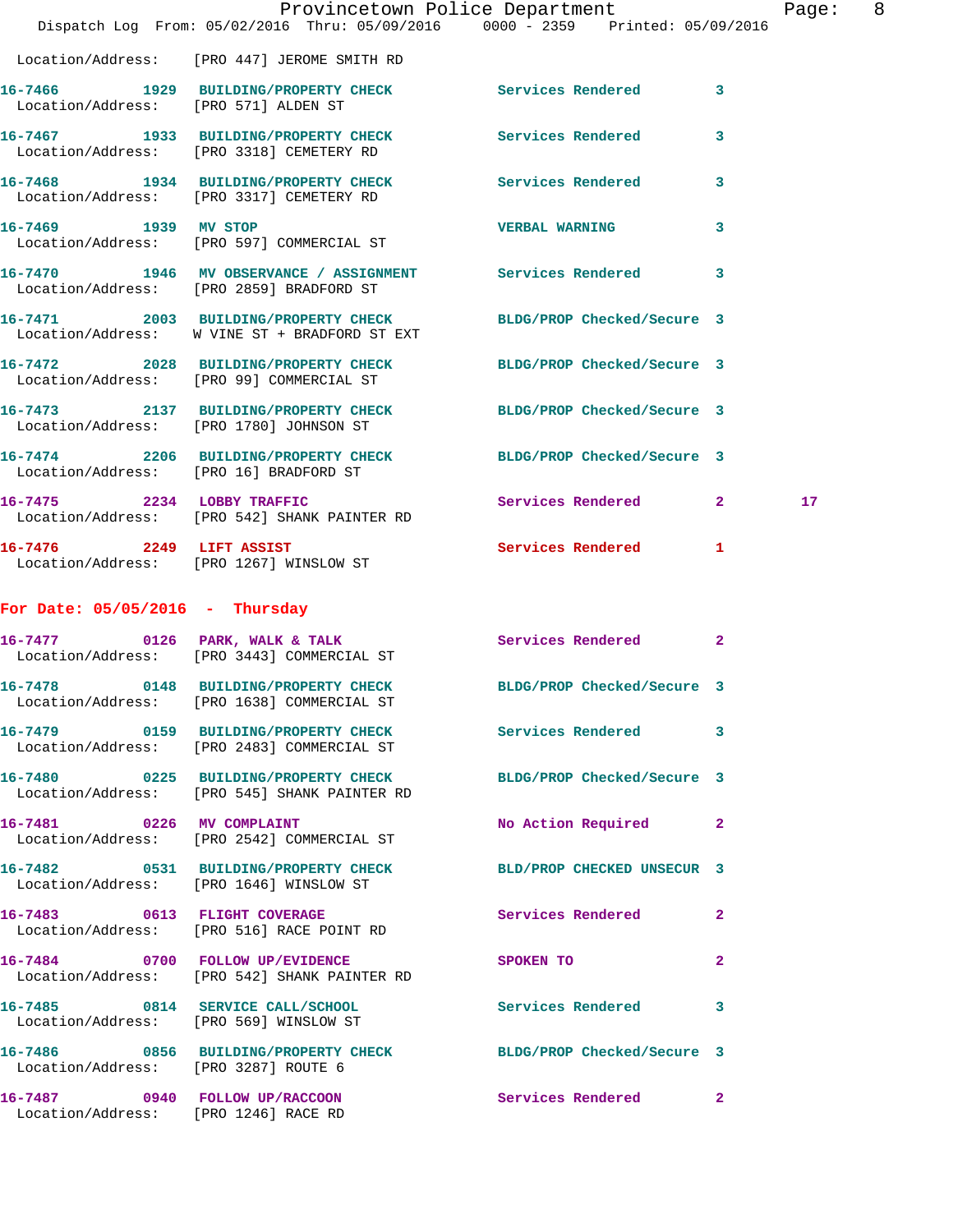|                                                             | Provincetown Police Department<br>Dispatch Log From: 05/02/2016 Thru: 05/09/2016 0000 - 2359 Printed: 05/09/2016  |                            |                | Pag |
|-------------------------------------------------------------|-------------------------------------------------------------------------------------------------------------------|----------------------------|----------------|-----|
|                                                             | 16-7488 1031 BUILDING/PROPERTY CHECK BLDG/PROP Checked/Secure 3<br>Location/Address: [PRO 571] ALDEN ST           |                            |                |     |
| Location/Address: SHANK PAINTER RD                          | 16-7489 1031 MV OBSERVANCE / ASSIGNMENT Services Rendered                                                         |                            | 3              |     |
|                                                             | 16-7490 1037 AIRCRAFT/FLIGHT COV Services Rendered<br>Location/Address: [PRO 516] RACE POINT RD                   |                            | $\overline{2}$ |     |
|                                                             | 16-7491 1046 ANIMAL CALL/FOX<br>Location/Address: [PRO 3015] BRADFORD ST                                          | Services Rendered          | $\overline{a}$ |     |
| 16-7492 1113 MV COMPLAINT<br>Location/Address: NICKERSON ST |                                                                                                                   | Services Rendered          | $\overline{a}$ |     |
|                                                             | 16-7493 1138 MEDICAL EMERGENCY/FALL <b>FRAME PATIENT REFUSAL</b><br>Location/Address: [PRO 3296] SHANK PAINTER RD |                            | 1              |     |
|                                                             | 16-7494 1152 MV COMPLAINT<br>Location/Address: [PRO 125] COMMERCIAL ST                                            | Services Rendered          | $\mathbf{2}$   |     |
|                                                             | 16-7495 1302 SERVICE CALL/SPEED SIGNS Services Rendered<br>Location/Address: SHANK PAINTER RD + PROVINCE RD       |                            | 3              |     |
|                                                             | 16-7496 1410 MV STOP<br>Location/Address: [PRO 1397] MONTELLO ST                                                  | <b>VERBAL WARNING</b>      | 3              |     |
|                                                             | 16-7497 1410 ASSIST CITIZEN<br>Location/Address: [PRO 1740] BRADFORD ST EXT                                       | SPOKEN TO                  | 3              |     |
|                                                             | 16-7499 1454 PARKED MV HIT & RUN Services Rendered<br>Location/Address: [PRO 444] HIGH POLE HILL                  |                            | $\overline{a}$ |     |
|                                                             | 16-7498 1457 PARK, WALK & TALK 1998 Services Rendered<br>Location/Address: [PRO 569] WINSLOW ST                   |                            | $\mathbf{2}$   |     |
|                                                             | 16-7500 1528 BUILDING/PROPERTY CHECK BLDG/PROP Checked/Secure 3<br>Location/Address: [PRO 1778] SHANK PAINTER RD  |                            |                |     |
|                                                             | 16-7501 1536 ALTERED LOC/TRANSPORT Transported to Hospital 1<br>Location/Address: [PRO 781] CAPTAIN BERTIES WAY   |                            |                |     |
| Location/Address: BRADFORD ST                               | 16-7503 1630 VERBAL MISSING STICKER                                                                               | <b>VERBAL WARNING</b>      | 3              |     |
|                                                             | 16-7504 1728 PARK, WALK & TALK 1988 Services Rendered<br>Location/Address: [PRO 105] COMMERCIAL ST                |                            | $\overline{a}$ |     |
|                                                             | 16-7505 1734 BUILDING/PROPERTY CHECK<br>Location/Address: [PRO 3033] COMMERCIAL ST                                | BLDG/PROP Checked/Secure 3 |                |     |
|                                                             | 16-7506 1747 MV OBSERVANCE / ASSIGNMENT Services Rendered<br>Location/Address: [PRO 57] BRADFORD ST               |                            | 3              |     |
|                                                             | 16-7507 1800 BUILDING/PROPERTY CHECK<br>Location/Address: [PRO 519] RACE POINT RD                                 | BLDG/PROP Checked/Secure 3 |                |     |
| 16-7508 1829 BURGLAR ALARM                                  | Location/Address: [PRO 444] HIGH POLE HILL                                                                        | False Alarm                | 1              |     |
|                                                             | 16-7509 1939 LACERATION/FIRST AID<br>Location/Address: [PRO 1892] SHANK PAINTER RD                                | Services Rendered          | 1              |     |
|                                                             | 16-7510 2106 BUILDING/PROPERTY CHECK<br>Location/Address: [PRO 204] COMMERCIAL ST                                 | BLDG/PROP Checked/Secure 3 |                |     |
|                                                             | 16-7511 2119 POLE SPARKING<br>Location/Address: [PRO 2380] CREEK HILL RD                                          | Unfounded                  | $\overline{a}$ |     |
|                                                             | 16-7512 2241 MEDICAL EMERGENCY/PROPERTY DAM Transported to Hospital 1 1                                           |                            |                |     |

Location/Address: [PRO 1119] WAREHAM ST

Page: 9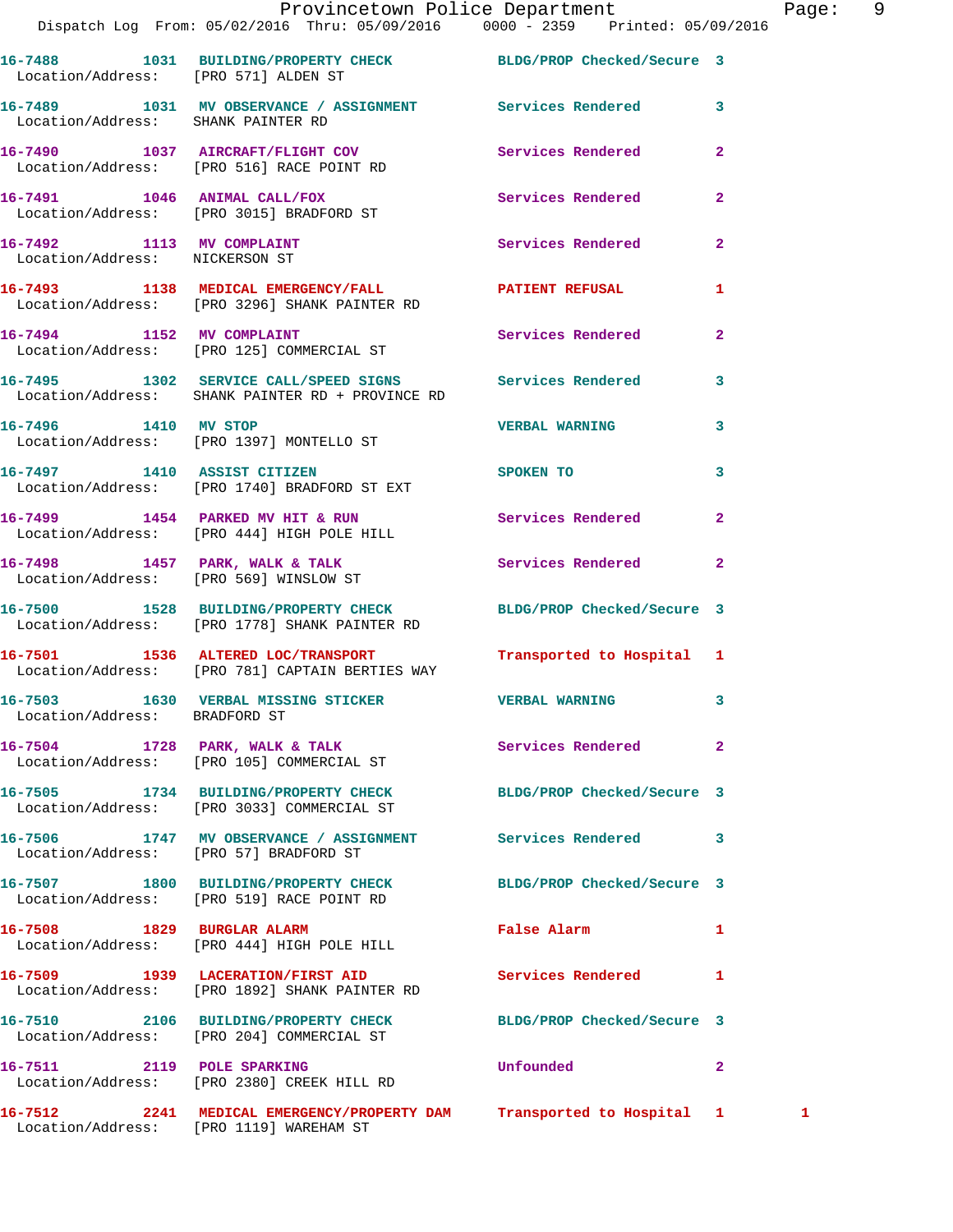**16-7516 2356 BUILDING/PROPERTY CHECK BLDG/PROP Checked/Secure 3**  Location/Address: [PRO 3259] MACMILLAN WHARF

## **For Date: 05/06/2016 - Friday**

|                                                                      | 16-7514 0001 LOBBY TRAFFIC<br>Location/Address: [PRO 542] SHANK PAINTER RD                                      | Services Rendered 2        |              | 27 |
|----------------------------------------------------------------------|-----------------------------------------------------------------------------------------------------------------|----------------------------|--------------|----|
|                                                                      | 16-7515 0002 BUILDING/PROPERTY CHECK BLDG/PROP Checked/Secure 3<br>Location/Address: [PRO 596] COMMERCIAL ST    |                            |              |    |
|                                                                      | 16-7517 0109 BUILDING/PROPERTY CHECK<br>Location/Address: [PRO 526] RYDER ST EXT                                | BLDG/PROP Checked/Secure 3 |              |    |
|                                                                      | 16-7518 		 0128 MV OBSERVANCE / ASSIGNMENT Services Rendered 3<br>Location/Address: [PRO 3670] SHANK PAINTER RD |                            |              |    |
|                                                                      | 16-7519 0134 BUILDING/PROPERTY CHECK BLDG/PROP Checked/Secure 3<br>Location/Address: [PRO 1646] WINSLOW ST      |                            |              |    |
|                                                                      | 16-7520 0155 BUILDING/PROPERTY CHECK<br>Location/Address: [PRO 530] SHANK PAINTER RD                            | BLDG/PROP Checked/Secure 3 |              |    |
|                                                                      | 16-7521 0415 BUILDING/PROPERTY CHECK<br>Location/Address: [PRO 1989] COMMERCIAL ST                              | BLDG/PROP Checked/Secure 3 |              |    |
|                                                                      | 16-7522 0426 MEDICAL EMERGENCY<br>Location/Address: [PRO 3670] SHANK PAINTER RD                                 | Transported to Hospital 1  |              |    |
|                                                                      | 16-7524 0522 BUILDING/PROPERTY CHECK BLDG/PROP Checked/Secure 3<br>Location/Address: [PRO 16] BRADFORD ST       |                            |              |    |
|                                                                      | 16-7525 0616 MV OBSERVANCE / ASSIGNMENT No Action Required 3<br>Location/Address: [PRO 58] BRADFORD ST          |                            |              |    |
|                                                                      | 16-7526 0616 BUILDING/PROPERTY CHECK BLDG/PROP Checked/Secure 3<br>Location/Address: [PRO 444] HIGH POLE HILL   |                            |              |    |
|                                                                      | 16-7535 0700 ASSIST AGENCY / MUTUAL AID Services Rendered<br>Location/Address: [PRO 3121] COMMERCIAL ST         |                            | 3            |    |
|                                                                      | 16-7527 0735 BUILDING/PROPERTY CHECK Services Rendered<br>Location/Address: [PRO 2483] COMMERCIAL ST            |                            | 3            |    |
|                                                                      | 16-7528 0751 BUILDING/PROPERTY CHECK<br>Location/Address: [PRO 3430] COMMERCIAL ST                              | Services Rendered          | 3            |    |
|                                                                      | 16-7529 0813 SERVICE CALL/SCHOOL<br>Location/Address: [PRO 569] WINSLOW ST                                      | Services Rendered          | 3            |    |
|                                                                      | 16-7530 0816 PARK, WALK & TALK<br>Location/Address: [PRO 112] COMMERCIAL ST                                     | <b>Services Rendered</b>   | $\mathbf{2}$ |    |
| 16-7531 0950 ALARM - GENERAL<br>Location/Address: [PRO 506] PEARL ST |                                                                                                                 | Services Rendered          | $\mathbf{1}$ |    |
|                                                                      | 16-7532 1000 BUILDING/PROPERTY CHECK<br>Location/Address: [PRO 3317] CEMETERY RD                                | BLDG/PROP Checked/Secure 3 |              |    |
|                                                                      | 16-7533 1000 BUILDING/PROPERTY CHECK<br>Location/Address: [PRO 3318] CEMETERY RD                                | BLDG/PROP Checked/Secure 3 |              |    |
| 16-7534 1010 MV STOP<br>Location/Address: [PRO 2513] ROUTE 6         |                                                                                                                 | <b>VERBAL WARNING</b>      | 3            |    |
| Location/Address: COMMERCIAL ST                                      | 16-7536 1016 PARK, WALK & TALK                                                                                  | Services Rendered          | $\mathbf{2}$ |    |
|                                                                      |                                                                                                                 |                            | 3            |    |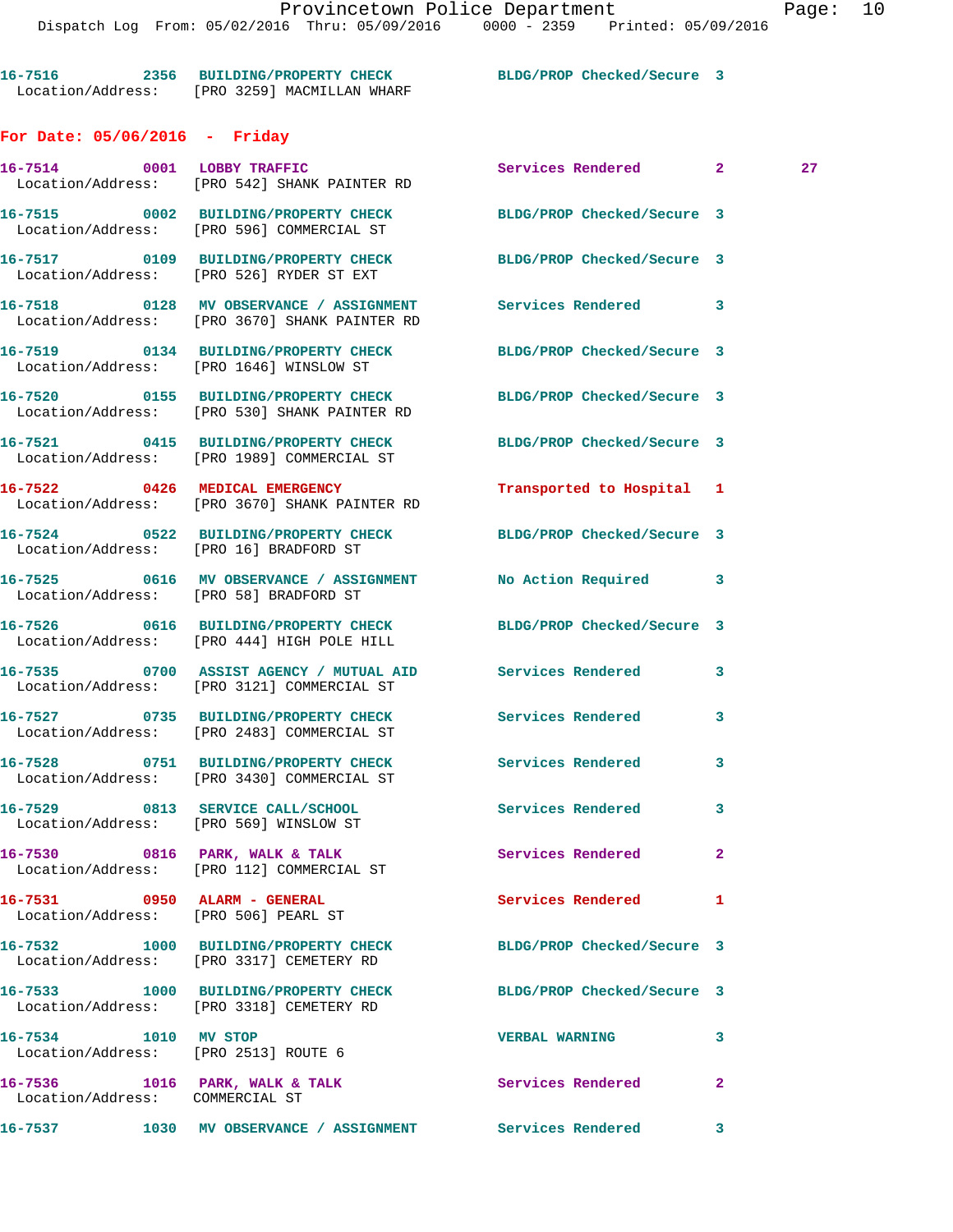|                                      | Dispatch Log From: 05/02/2016 Thru: 05/09/2016 0000 - 2359 Printed: 05/09/2016                                  | Provincetown Police Department |              | Page: 11 |  |
|--------------------------------------|-----------------------------------------------------------------------------------------------------------------|--------------------------------|--------------|----------|--|
| Location/Address: [PRO 2521] ROUTE 6 |                                                                                                                 |                                |              |          |  |
|                                      | 16-7538 1051 SERVICE CALL<br>Location/Address: [PRO 105] COMMERCIAL ST                                          | Services Rendered 3            |              |          |  |
|                                      | 16-7540 1135 MEDICAL EMERGENCY/BREATHING Transported to Hospital 1<br>Location/Address: [PRO 1814] KIMBERLY LN  |                                |              |          |  |
|                                      | 16-7542 1246 DISTURBANCE<br>Location/Address: [PRO 1060] PILGRIM HEIGHTS RD                                     | <b>VERBAL WARNING</b>          | 1            |          |  |
| Location/Address: COMMERCIAL ST      | 16-7543 1250 MEDICAL EMERGENCY/DIZZY Transported to Hospital 1                                                  |                                |              |          |  |
|                                      | 16-7544 1307 ASSIST AGENCY / MUTUAL AID Services Rendered 3<br>Location/Address: [PRO 1892] SHANK PAINTER RD    |                                |              |          |  |
|                                      | 16-7545 1346 BUILDING/PROPERTY CHECK BLDG/PROP Checked/Secure 3<br>Location/Address: [PRO 519] RACE POINT RD    |                                |              |          |  |
|                                      | 16-7546 1400 ANIMAL CALL/PET PANTRY Services Rendered 2<br>Location/Address: [PRO 3296] SHANK PAINTER RD        |                                |              |          |  |
|                                      | 16-7547 1424 SERVICE CALL/LOCKED OUT Services Rendered 3<br>Location/Address: [PRO 1228] COMMERCIAL ST          |                                |              | 1        |  |
|                                      | 16-7548 1434 ASSIST AGENCY / MUTUAL AID Taken/Referred to Other 3<br>Location/Address: [PRO 123] COMMERCIAL ST  |                                |              |          |  |
|                                      | 16-7549 1503 AT SCHOOL<br>Location/Address: [PRO 569] WINSLOW ST                                                | Services Rendered 3            |              |          |  |
|                                      | 16-7550 1542 WELL-BEING CHECK<br>Location/Address: [PRO 1217] MECHANIC ST                                       | Could Not Locate               | $\mathbf{3}$ |          |  |
|                                      | 16-7551 1618 HYPODERMIC NEEDLE<br>Location/Address: [PRO 2043] BRADFORD ST                                      | Services Rendered              | $\mathbf{2}$ |          |  |
|                                      | 16-7552 1656 FALL/LIFT ASSIST<br>Location/Address: [PRO 1267] WINSLOW ST                                        | <b>Services Rendered</b>       | $\mathbf{1}$ |          |  |
|                                      | 16-7553 1657 BUILDING/PROPERTY CHECK Services Rendered 3<br>Location/Address: [PRO 2977] COMMERCIAL ST          |                                |              |          |  |
|                                      | 16-7554 1749 LIFELINE ASSIST<br>Location/Address: [PRO 395] COMMERCIAL ST                                       | <b>Services Rendered</b>       | $\mathbf{1}$ |          |  |
|                                      | 16-7555 1751 ILLEGAL DUMPING<br>Location/Address: [PRO 395] COMMERCIAL ST                                       | Services Rendered 3            |              | 1        |  |
| 16-7557 1937 BAR CHECK               | Location/Address: [PRO 3430] COMMERCIAL ST                                                                      | Services Rendered 2            |              |          |  |
|                                      | 16-7558 1952 BUILDING/PROPERTY CHECK<br>Location/Address: [PRO 447] JEROME SMITH RD                             | BLDG/PROP Checked/Secure 3     |              |          |  |
|                                      | 16-7560 2052 BUILDING/PROPERTY CHECK<br>Location/Address: [PRO 72] PROVINCELANDS RD                             | BLDG/PROP Checked/Secure 3     |              |          |  |
|                                      | 16-7561 2100 BAR CHECK<br>Location/Address: [PRO 106] COMMERCIAL ST                                             | Services Rendered              | $\mathbf{2}$ |          |  |
|                                      | 16-7562 2107 911 ABANDONED CALL<br>Location/Address: [PRO 63] BRADFORD ST EXT                                   | Services Rendered 1            |              |          |  |
|                                      | 16-7563 2119 DISTURBANCE<br>Location/Address: [PRO 399] COMMERCIAL ST                                           | Services Rendered 1            |              |          |  |
|                                      | 16-7564 2215 BUILDING/PROPERTY CHECK BLDG/PROP Checked/Secure 3<br>Location/Address: [PRO 530] SHANK PAINTER RD |                                |              |          |  |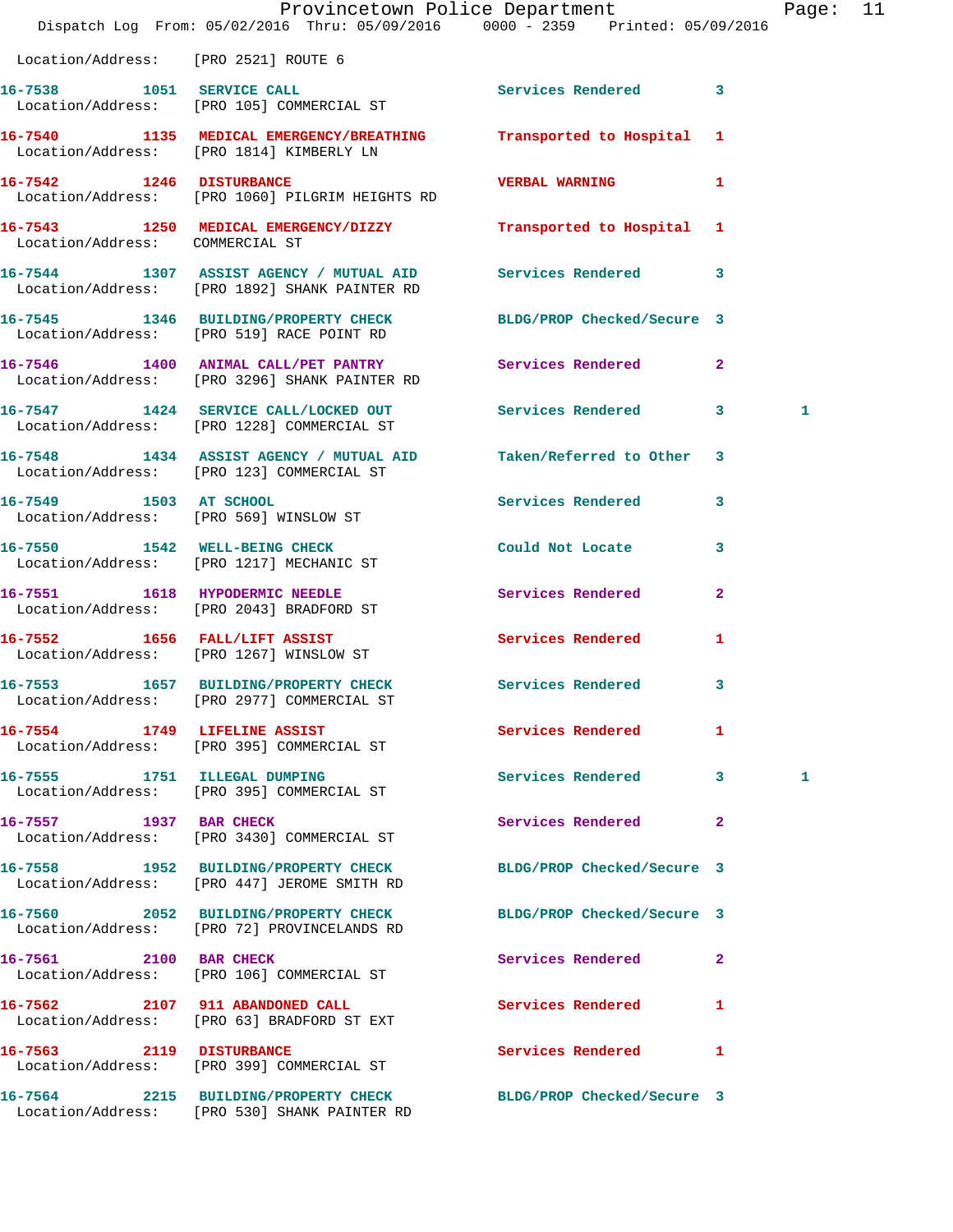|                                                   |                                                                                                                  | Provincetown Police Department                                                 | Page: 12 |
|---------------------------------------------------|------------------------------------------------------------------------------------------------------------------|--------------------------------------------------------------------------------|----------|
|                                                   |                                                                                                                  | Dispatch Log From: 05/02/2016 Thru: 05/09/2016 0000 - 2359 Printed: 05/09/2016 |          |
|                                                   | 16-7565 2328 NOISE COMPLAINT SPOKEN TO<br>Location/Address: [PRO 3443] COMMERCIAL ST                             | $\mathbf{3}$                                                                   |          |
|                                                   | 16-7566 2344 BUILDING/PROPERTY CHECK Services Rendered 3<br>Location/Address: [PRO 2483] COMMERCIAL ST           |                                                                                |          |
|                                                   | 16-7567 2345 BUILDING/PROPERTY CHECK BLDG/PROP Checked/Secure 3<br>Location/Address: [PRO 3296] SHANK PAINTER RD |                                                                                |          |
|                                                   | 16-7568 2355 BUILDING/PROPERTY CHECK Services Rendered 3<br>Location/Address: [PRO 2490] PROVINCELANDS RD        |                                                                                |          |
| For Date: $05/07/2016$ - Saturday                 |                                                                                                                  |                                                                                |          |
|                                                   | 16-7569 0002 LOBBY TRAFFIC<br>Location/Address: [PRO 542] SHANK PAINTER RD                                       | Services Rendered 2                                                            | 21       |
|                                                   | 16-7570 0008 BUILDING/PROPERTY CHECK BLDG/PROP Checked/Secure 3<br>Location/Address: [PRO 3990] RACE POINT RD    |                                                                                |          |
|                                                   | 16-7571 0021 MV OBSERVANCE / ASSIGNMENT Services Rendered 3<br>Location/Address: [PRO 94] BRADFORD ST            |                                                                                |          |
| 16-7572 0027 MV STOP                              | Location/Address: [PRO 196] COMMERCIAL ST                                                                        | VERBAL WARNING 3                                                               |          |
| Location/Address: [PRO 3222] ALDEN ST             | 16-7573 0040 MEDICAL EMERGENCY                                                                                   | Transported to Hospital 1                                                      |          |
| 16-7575 0046 HAZARDS<br>Location/Address: ROUTE 6 |                                                                                                                  | Taken/Referred to Other 2                                                      |          |
|                                                   | 16-7574 0047 PARK, WALK & TALK<br>Location/Address: [PRO 105] COMMERCIAL ST                                      | Services Rendered 2                                                            |          |
|                                                   | 16-7577 0112 BUILDING/PROPERTY CHECK BLDG/PROP Checked/Secure 3<br>Location/Address: [PRO 2543] MACMILLAN WHARF  |                                                                                |          |
|                                                   | 16-7578 0114 BUILDING/PROPERTY CHECK Services Rendered 3<br>Location/Address: [PRO 3259] MACMILLAN WHARF         |                                                                                |          |
|                                                   | 16-7579 0115 BUILDING/PROPERTY CHECK<br>Location/Address: [PRO 440] HARRY KEMP WAY                               | BLDG/PROP Checked/Secure 3                                                     |          |
| Location/Address: ROUTE 6 + SNAIL RD              | 16-7580 0119 MV OBSERVANCE / ASSIGNMENT Services Rendered 3                                                      |                                                                                |          |
| 16-7581 0129 MV STOP<br>Location/Address: ROUTE 6 |                                                                                                                  | VERBAL WARNING 3                                                               |          |
|                                                   | 16-7582 0156 BUILDING/PROPERTY CHECK BLDG/PROP Checked/Secure 3<br>Location/Address: [PRO 175] COMMERCIAL ST     |                                                                                |          |
| Location/Address: [PRO 2521] ROUTE 6              | 16-7583 0205 MV OBSERVANCE / ASSIGNMENT No Action Required 3                                                     |                                                                                |          |
|                                                   | 16-7584 0224 BUILDING/PROPERTY CHECK BLDG/PROP Checked/Secure 3<br>Location/Address: [PRO 1646] WINSLOW ST       |                                                                                |          |
|                                                   | 16-7585 0224 MV OBSERVANCE / ASSIGNMENT<br>Location/Address: [PRO 3912] SHANK PAINTER RD                         | No Action Required 3                                                           |          |
|                                                   | 16-7586 0228 NOISE COMPLAINT<br>Location/Address: [PRO 2667] CAPTAIN BERTIES WAY                                 | SPOKEN TO DESCRIPTION OF REAL PROPERTY.<br>3                                   |          |
|                                                   | 16-7587 0450 MEDICAL EMERGENCY<br>Location/Address: [PRO 1252] SHANK PAINTER RD                                  | Transported to Hospital 1                                                      |          |
|                                                   | 16-7589 0509 MV OBSERVANCE / ASSIGNMENT Services Rendered 3<br>  Location/Address: [PRO 2519] ROUTE 6            |                                                                                |          |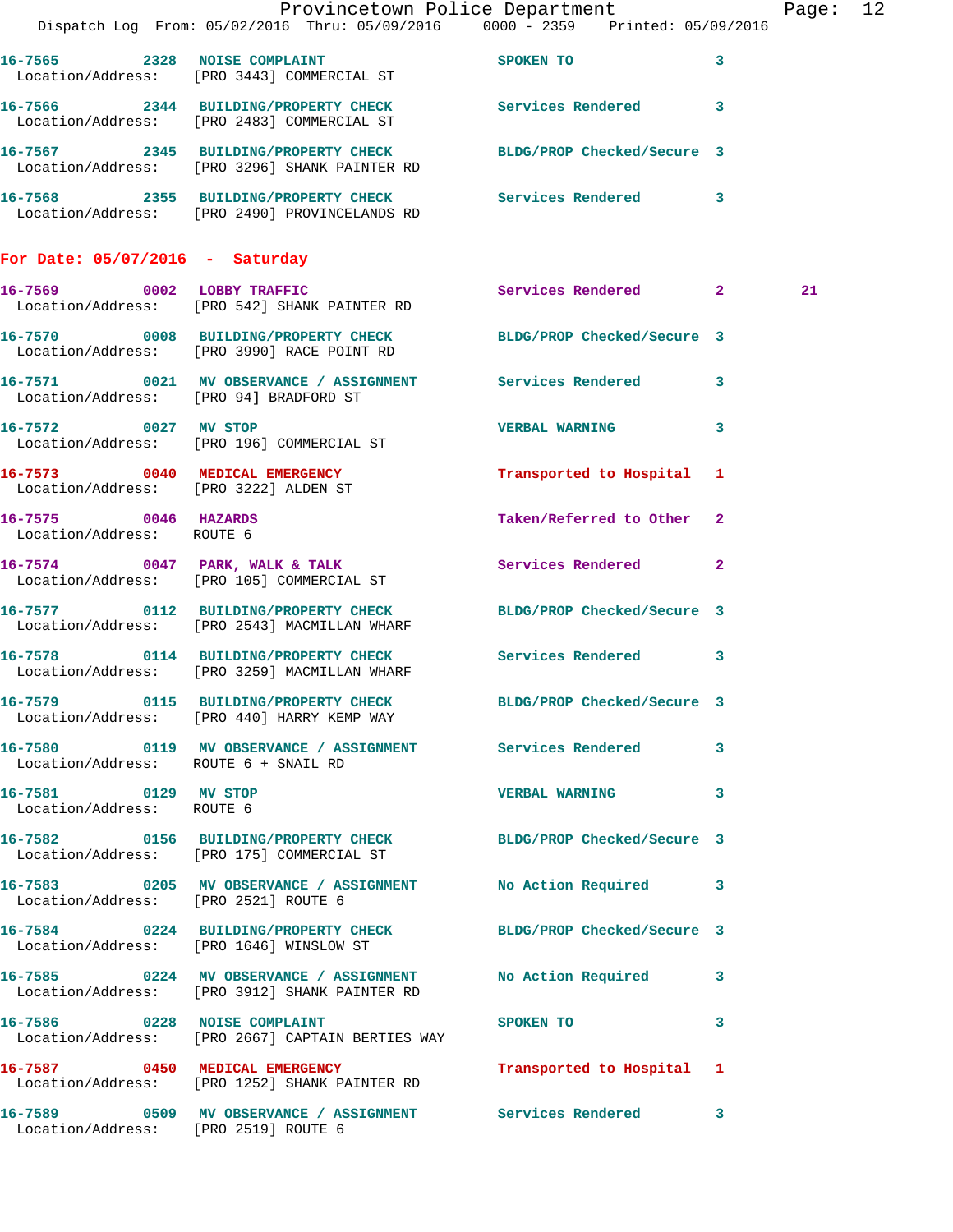|                                                              | 16-7590 0532 BUILDING/PROPERTY CHECK<br>Location/Address: [PRO 530] SHANK PAINTER RD     | BLDG/PROP Checked/Secure 3 |                |
|--------------------------------------------------------------|------------------------------------------------------------------------------------------|----------------------------|----------------|
| Location/Address: [PRO 569] WINSLOW ST                       | 16-7591 0540 BUILDING/PROPERTY CHECK                                                     | BLDG/PROP Checked/Secure 3 |                |
|                                                              | 16-7592 0602 BUILDING/PROPERTY CHECK<br>Location/Address: [PRO 1638] COMMERCIAL ST       | BLDG/PROP Checked/Secure 3 |                |
|                                                              | 16-7593 0603 MV OBSERVANCE / ASSIGNMENT<br>Location/Address: HOWLAND ST + HARRY KEMP WAY | <b>Services Rendered</b>   | 3              |
|                                                              | 16-7594 0619 BUILDING/PROPERTY CHECK<br>Location/Address: [PRO 537] SHANK PAINTER RD     | No Action Required         | 3              |
| Location/Address: [PRO 2521] ROUTE 6                         | 16-7595 0713 MV OBSERVANCE / ASSIGNMENT Services Rendered                                |                            | 3              |
| 16-7596 0727 MV STOP<br>Location/Address: [PRO 2513] ROUTE 6 |                                                                                          | <b>VERBAL WARNING</b>      | 3              |
| 16-7597 0734 MV STOP<br>Location/Address: [PRO 2513] ROUTE 6 |                                                                                          | <b>VERBAL WARNING</b>      | 3              |
|                                                              | 16-7598 0750 BUILDING/PROPERTY CHECK<br>Location/Address: [PRO 3430] COMMERCIAL ST       | <b>Services Rendered</b>   | 3              |
|                                                              | 16-7599 0940 BUILDING/PROPERTY CHECK<br>Location/Address: [PRO 2540] RACE POINT RD       | <b>Services Rendered</b>   | 3              |
|                                                              | 16-7600 1020 ASSIST CITIZEN<br>Location/Address: [PRO 547] COMMERCIAL ST                 | SPOKEN TO                  | 3              |
| 16-7601 1023 LOST WALLET                                     | Location/Address: [PRO 2647] SHANK PAINTER RD                                            | Services Rendered          | 3              |
|                                                              | 16-7602 1210 PARK, WALK & TALK<br>Location/Address: HOWLAND ST + BRADFORD ST             | Services Rendered          | $\overline{a}$ |
| Location/Address: [PRO 2521] ROUTE 6                         | 16-7603 1320 ASSIST AGENCY / MUTUAL AID Taken/Referred to Other 3                        |                            |                |
|                                                              | 16-7604 1339 PARK, WALK & TALK<br>Location/Address: [PRO 105] COMMERCIAL ST              | Services Rendered 2        |                |
|                                                              | 16-7605 1343 BUILDING/PROPERTY CHECK<br>Location/Address: [PRO 3033] COMMERCIAL ST       | BLDG/PROP Checked/Secure 3 |                |
| Location/Address: [PRO 32] BRADFORD ST                       | 16-7606 1424 ASSIST AGENCY / WATER                                                       | Taken/Referred to Other 3  |                |
| 16-7608 1441 MV COMPLAINT                                    | Location/Address: [PRO 204] COMMERCIAL ST                                                | Services Rendered          | $\overline{2}$ |
|                                                              | 16-7609 1510 FOUND DOLLAR BILL<br>Location/Address: [PRO 542] SHANK PAINTER RD           | <b>Services Rendered</b>   | 3              |
| 16-7611 1528 PARK, WALK & TALK                               | Location/Address: [PRO 357] COMMERCIAL ST                                                | Services Rendered 2        |                |
|                                                              | 16-7610 1544 BUILDING/PROPERTY CHECK<br>Location/Address: [PRO 1778] SHANK PAINTER RD    | BLDG/PROP Checked/Secure 3 |                |
|                                                              | 16-7613 1551 BUILDING/PROPERTY CHECK<br>Location/Address: [PRO 525] COMMERCIAL ST        | BLDG/PROP Checked/Secure 3 |                |
|                                                              | 16-7612 1556 PARK, WALK & TALK<br>Location/Address: [PRO 105] COMMERCIAL ST              | Services Rendered 2        |                |
|                                                              | 16-7614 1613 MV OBSERVANCE / ASSIGNMENT Services Rendered 3                              |                            |                |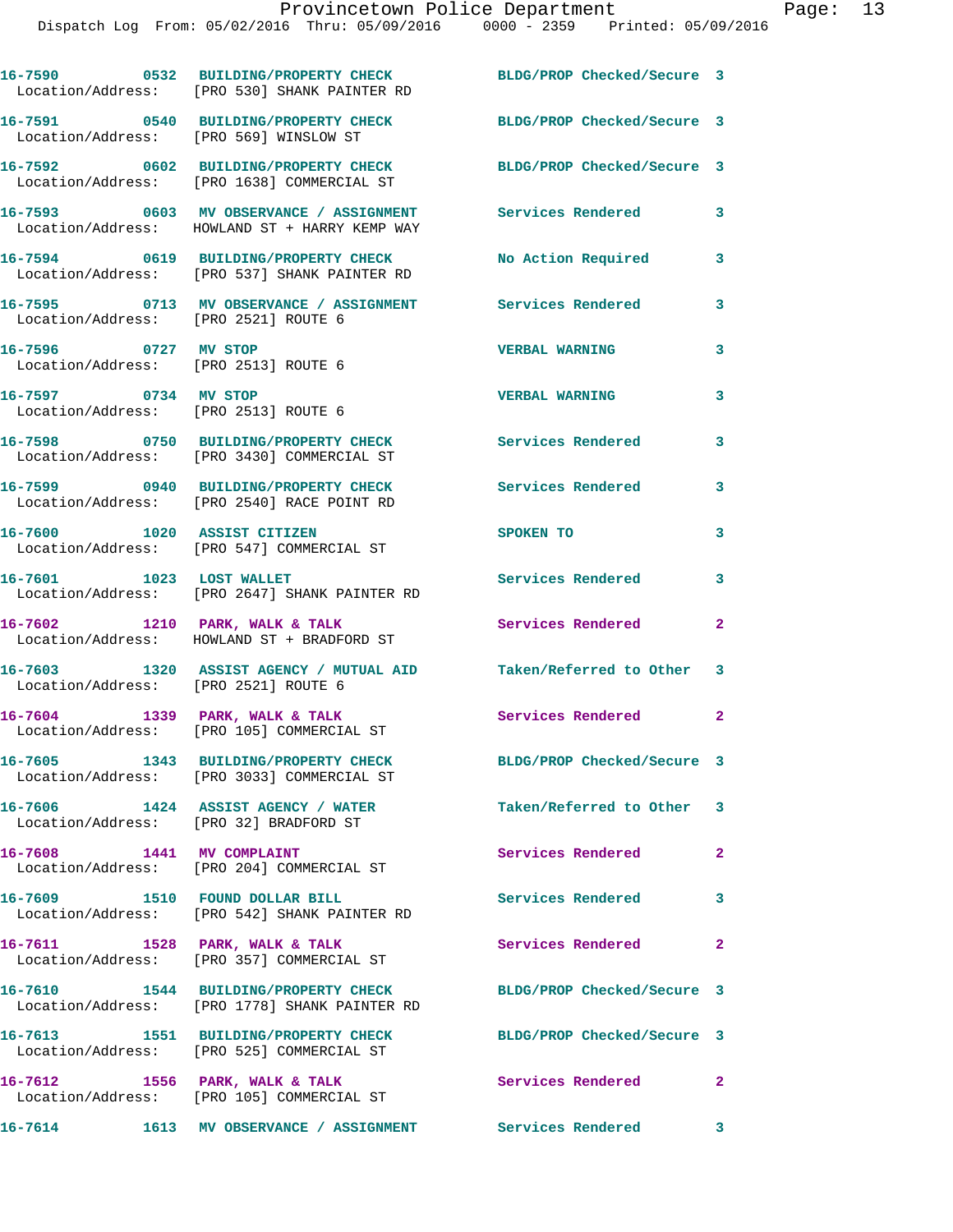|                                                               | Provincetown Police Department<br>Dispatch Log From: 05/02/2016 Thru: 05/09/2016 0000 - 2359 Printed: 05/09/2016 |                            |              |
|---------------------------------------------------------------|------------------------------------------------------------------------------------------------------------------|----------------------------|--------------|
| Location/Address: [PRO 58] BRADFORD ST                        |                                                                                                                  |                            |              |
|                                                               | 16-7615 1646 PARKING COMPLAINT / GENERAL Services Rendered<br>Location/Address: JOHNSON ST + COMMERCIAL ST       |                            | 3            |
|                                                               | 16-7616 1658 BUILDING/PROPERTY CHECK<br>Location/Address: [PRO 3033] COMMERCIAL ST                               | BLDG/PROP Checked/Secure 3 |              |
|                                                               | 16-7617 1700 PARKING COMPLAINT / GENERAL Services Rendered<br>Location/Address: [PRO 146] COMMERCIAL ST          |                            | 3            |
|                                                               | 16-7618 1728 BUILDING/PROPERTY CHECK<br>Location/Address: [PRO 2206] COMMERCIAL ST                               | <b>Services Rendered</b>   | 3            |
| 16-7619 1737 MV STOP                                          | Location/Address: [PRO 397] COMMERCIAL ST                                                                        | <b>VERBAL WARNING</b>      | 3            |
| Location/Address: [PRO 521] ROUTE 6                           | 16-7620 1803 MV OBSERVANCE / ASSIGNMENT Services Rendered                                                        |                            | 3            |
| 16-7621 1811 HAZARDS<br>Location/Address: [PRO 3412] POINT ST |                                                                                                                  | Services Rendered          | $\mathbf{2}$ |
| Location/Address: NELSON AVE                                  | 16-7622 1847 ASSIST AGENCY / MUTUAL AID Services Rendered                                                        |                            | 3            |
|                                                               | 16-7623 1905 BUILDING/PROPERTY CHECK<br>Location/Address: [PRO 519] RACE POINT RD                                | BLDG/PROP Checked/Secure 3 |              |
|                                                               | 16-7624 1927 BUILDING/PROPERTY CHECK<br>Location/Address: [PRO 2977] COMMERCIAL ST                               | <b>Services Rendered</b>   | 3            |
|                                                               | 16-7625 1934 BUILDING/PROPERTY CHECK<br>Location/Address: [PRO 379] COMMERCIAL ST                                | BLDG/PROP Checked/Secure 3 |              |
| 16-7626 1951 BAR CHECK                                        | Location/Address: [PRO 356] COMMERCIAL ST                                                                        | Services Rendered          | $\mathbf{2}$ |
| 16-7628 2056 ALARM - FIRE                                     | Location/Address: [PRO 2558] BRADFORD ST                                                                         | Extinguished               | 1            |
| 2119 MV COMPLAINT<br>16-7629                                  | Location/Address: [PRO 526] RYDER ST EXT                                                                         | Could Not Locate           | $\mathbf{2}$ |
|                                                               | 16-7630 2202 PARKING COMPLAINT / GENERAL Services Rendered<br>Location/Address: [PRO 175] COMMERCIAL ST          |                            | 3            |
| 16-7631 2235 911 GENERAL                                      | Location/Address: [PRO 1276] RACE POINT RD                                                                       | Could Not Locate           | 1            |
| 16-7632 2243 GENERAL INFO                                     |                                                                                                                  | No Action Required         | 3            |
|                                                               | 16-7633 2321 NOISE COMPLAINT<br>Location/Address: [PRO 3443] COMMERCIAL ST                                       | SPOKEN TO                  | 3            |
|                                                               | 16-7634 2337 BUILDING/PROPERTY CHECK Services Rendered<br>Location/Address: [PRO 564] BAYBERRY AVE               |                            | 3            |
| 16-7635 2345 911 GENERAL                                      | Location/Address: [PRO 539] SHANK PAINTER RD                                                                     | <b>Services Rendered</b>   | 1            |
| Location/Address: [PRO 3222] ALDEN ST                         | 16-7636 2347 MEDICAL EMERGENCY                                                                                   | <b>PATIENT REFUSAL</b>     | 1            |
|                                                               | 16-7637 2353 BUILDING/PROPERTY CHECK BLDG/PROP Checked/Secure 3<br>Location/Address: [PRO 447] JEROME SMITH RD   |                            |              |
|                                                               | 16-7638 2354 BUILDING/PROPERTY CHECK<br>Location/Address: [PRO 75] CAPTAIN BERTIES WAY                           | <b>Services Rendered</b>   | 3            |
| 16-7639 2355 DISTURBANCE                                      |                                                                                                                  | Investigated               | $\mathbf{1}$ |

Page: 14<br>16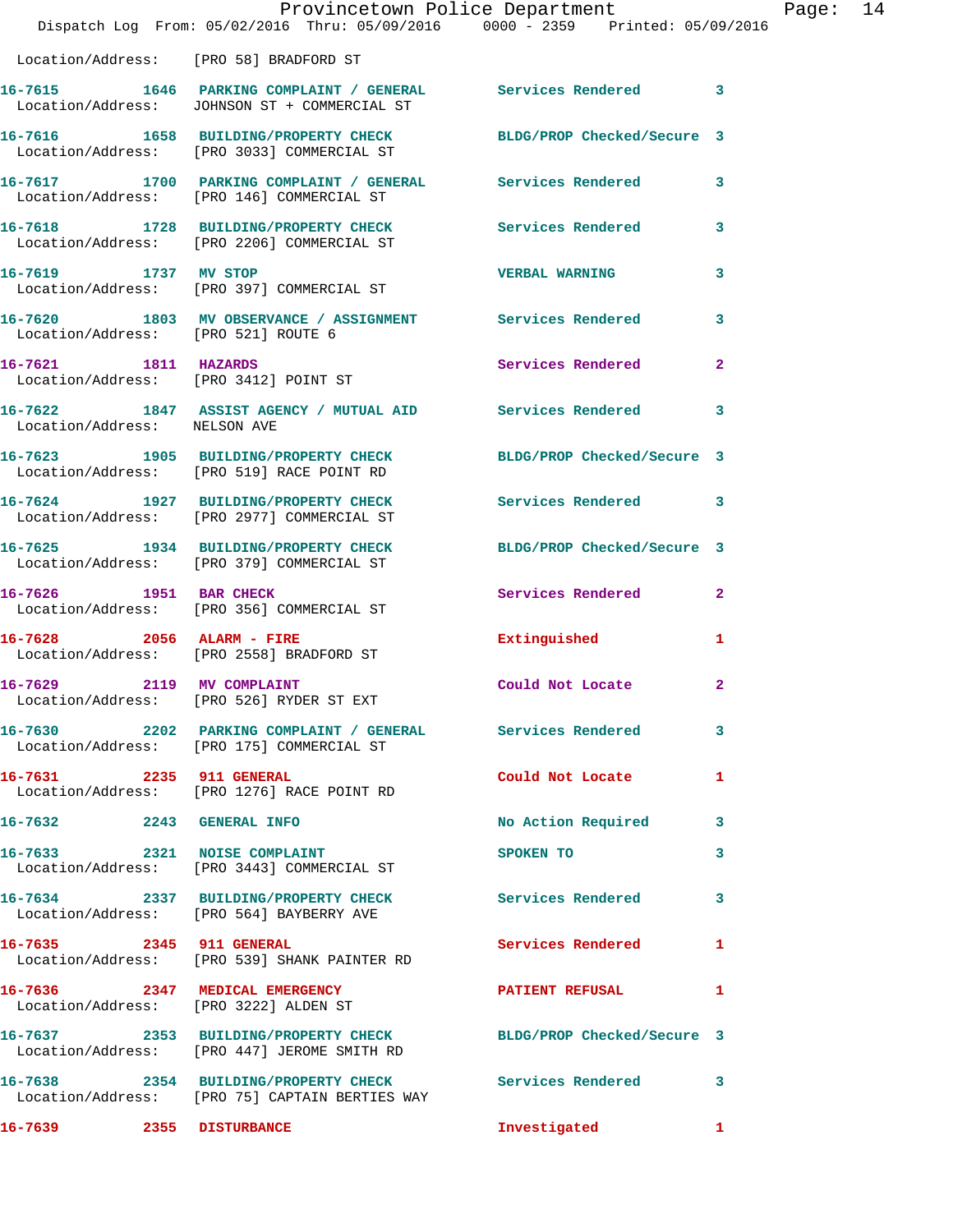Location/Address: [PRO 1119] WAREHAM ST Refer To Summons: 16-74-AR

## **For Date: 05/08/2016 - Sunday**

|                                      | 16-7640 0003 MEDICAL EMERGENCY<br>Location/Address: CEMETERY RD + WAREHAM ST                                       | Transported to Hospital 1 |              |                |
|--------------------------------------|--------------------------------------------------------------------------------------------------------------------|---------------------------|--------------|----------------|
|                                      | 16-7641 0021 LOBBY TRAFFIC<br>Location/Address: [PRO 542] SHANK PAINTER RD                                         | Services Rendered         | $\mathbf{2}$ | $\overline{7}$ |
|                                      | 16-7642 0024 BUILDING/PROPERTY CHECK Services Rendered<br>Location/Address: [PRO 3259] MACMILLAN WHARF             |                           | 3            |                |
|                                      | 16-7644 0040 MV OBSERVANCE / ASSIGNMENT No Action Required<br>Location/Address: ALDEN ST + BRADFORD ST             |                           | 3            |                |
|                                      | 16-7645 0115 PARK, WALK & TALK<br>Location/Address: [PRO 105] COMMERCIAL ST                                        | No Action Required        | $\mathbf{2}$ |                |
|                                      | 16-7646 0122 BUILDING/PROPERTY CHECK BLDG/PROP Checked/Secure 3<br>Location/Address: [PRO 2194] COMMERCIAL ST      |                           |              |                |
|                                      | 16-7647 0127 DISTURBANCE<br>Location/Address: [PRO 30] BRADFORD ST                                                 | <b>Services Rendered</b>  | 1            |                |
|                                      | 16-7648 0134 BUILDING/PROPERTY CHECK BLDG/PROP Checked/Secure 3<br>Location/Address: [PRO 105] COMMERCIAL ST       |                           |              |                |
|                                      | 16-7649 0143 MV OBSERVANCE / ASSIGNMENT Services Rendered<br>Location/Address: [PRO 94] BRADFORD ST                |                           | 3            |                |
|                                      | 16-7650 0151 MV OBSERVANCE / ASSIGNMENT No Action Required<br>Location/Address: HOWLAND ST + BRADFORD ST           |                           | 3            |                |
|                                      | 16-7651 0205 CLOSING UP LATE<br>Location/Address: [PRO 3236] COMMERCIAL ST                                         | No Action Required        | 3            |                |
|                                      | 16-7652 0211 MV OBSERVANCE / ASSIGNMENT No Action Required<br>Location/Address: [PRO 58] BRADFORD ST               |                           | 3            |                |
| 16-7653 0221 MV STOP                 | Location/Address: BRADFORD ST + THISTLEMORE RD                                                                     | <b>VERBAL WARNING</b>     | 3            |                |
|                                      | 16-7654 0244 BUILDING/PROPERTY CHECK BLDG/PROP Checked/Secure 3<br>Location/Address: [PRO 545] SHANK PAINTER RD    |                           |              |                |
|                                      | 16-7655 0331 BUILDING/PROPERTY CHECK BLDG/PROP Checked/Secure 3<br>Location/Address: [PRO 1646] WINSLOW ST         |                           |              |                |
|                                      | 16-7656 0451 BUILDING/PROPERTY CHECK BLDG/PROP Checked/Secure 3<br>Location/Address: [PRO 530] SHANK PAINTER RD    |                           |              |                |
| Location/Address: [PRO 2519] ROUTE 6 | 16-7657 0456 MV OBSERVANCE / ASSIGNMENT Services Rendered                                                          |                           | 3            |                |
|                                      | 16-7658 0534 MV OBSERVANCE / ASSIGNMENT No Action Required<br>Location/Address: JEROME SMITH RD + SHANK PAINTER RD |                           | 3            |                |
|                                      | 16-7659 0729 MV OBSERVANCE / ASSIGNMENT Services Rendered<br>Location/Address: [PRO 106] COMMERCIAL ST             |                           | 3            |                |
|                                      | 16-7661 0815 MV OBSERVANCE / ASSIGNMENT Services Rendered<br>Location: RT 6 AND PROVINCELANDS RD                   |                           | 3            |                |
|                                      | 16-7660 0817 BUILDING/PROPERTY CHECK Services Rendered<br>Location/Address: [PRO 3430] COMMERCIAL ST               |                           | 3            |                |
|                                      | 16-7662 0839 BUILDING/PROPERTY CHECK<br>Location/Address: [PRO 2977] COMMERCIAL ST                                 | Services Rendered         | 3            |                |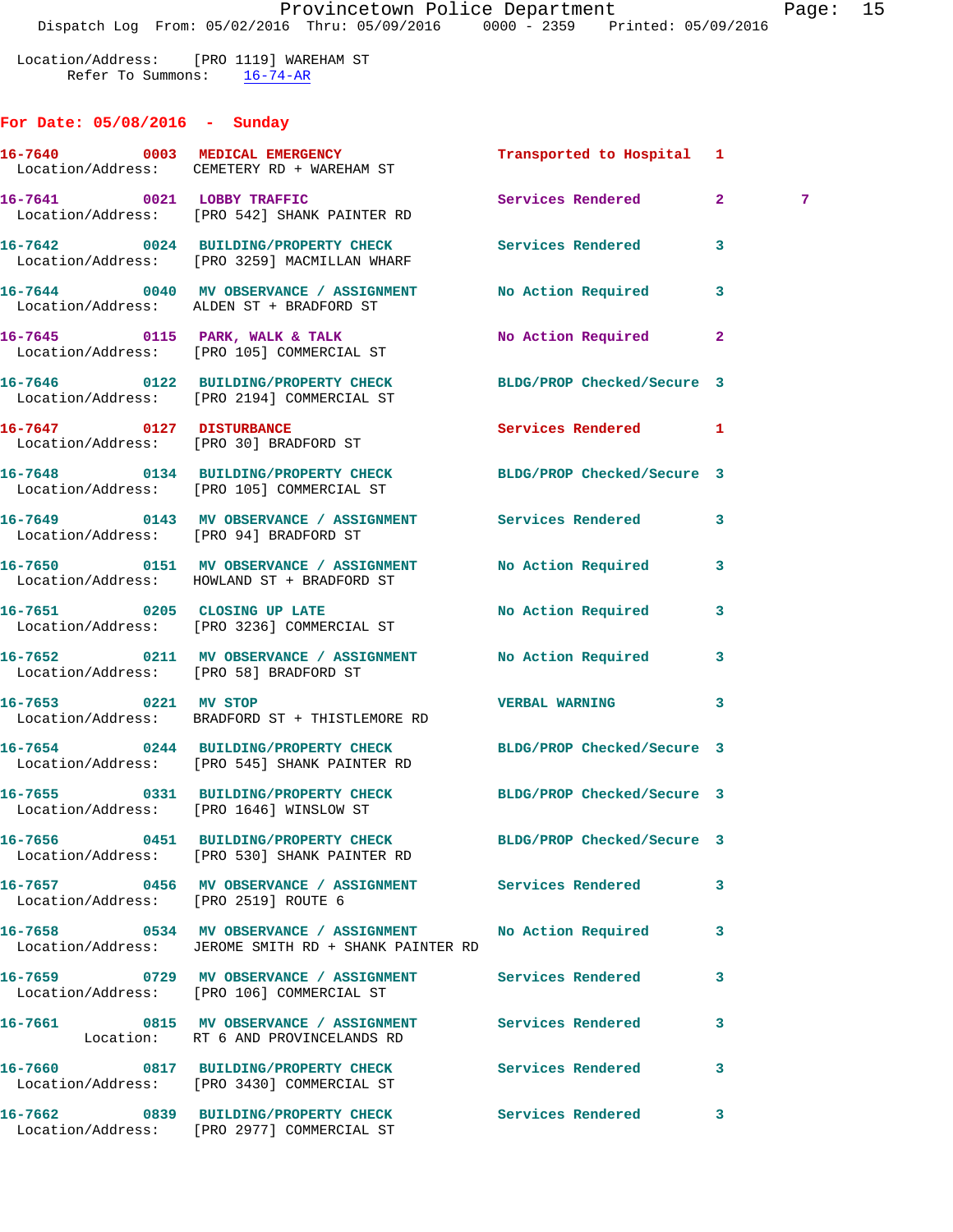|                                                                    | 16-7663 0847 BUILDING/PROPERTY CHECK<br>Location/Address: [PRO 2540] RACE POINT RD                        | Services Rendered 3         |                |
|--------------------------------------------------------------------|-----------------------------------------------------------------------------------------------------------|-----------------------------|----------------|
| 16-7665 0905 MV STOP<br>Location/Address: [PRO 2513] ROUTE 6       |                                                                                                           | <b>VERBAL WARNING</b>       | 3              |
|                                                                    | 16-7667 1016 SERVICE CALL<br>Location/Address: [PRO 542] SHANK PAINTER RD                                 | SPOKEN TO                   | 3              |
|                                                                    | 16-7671 1150 PARK, WALK & TALK<br>Location/Address: [PRO 165] COMMERCIAL ST                               | Services Rendered           | $\overline{a}$ |
|                                                                    | 16-7669 1154 SERVICE CALL/SHOWER RUNNING Services Rendered<br>Location/Address: [PRO 820] COMMERCIAL ST   |                             | 3              |
|                                                                    | 16-7670 1210 PARKING COMPLAINT / GENERAL Services Rendered<br>Location/Address: BRADFORD ST + WINTHROP ST |                             | 3              |
|                                                                    | 16-7672 1230 ANIMAL CALL/SQUIRREL<br>Location/Address: [PRO 2548] HOWLAND ST                              | <b>Services Rendered</b>    | $\overline{2}$ |
|                                                                    | 16-7674 1234 BUILDING/PROPERTY CHECK<br>Location/Address: [PRO 447] JEROME SMITH RD                       | BLDG/PROP Checked/Secure 3  |                |
| 16-7675 1237 DISTURBANCE                                           | Location/Address: [PRO 399] COMMERCIAL ST                                                                 | Peace Restored <b>Seaps</b> | 1              |
| 16-7676 1317 FOUND WALLET                                          | Location/Address: [PRO 542] SHANK PAINTER RD                                                              | <b>Services Rendered</b>    | 3              |
|                                                                    | 16-7677 1320 BUILDING/PROPERTY CHECK<br>Location/Address: [PRO 2483] COMMERCIAL ST                        | <b>Services Rendered</b>    | 3              |
| Location/Address: SHANK PAINTER RD                                 | 16-7678 1328 MV OBSERVANCE / ASSIGNMENT Services Rendered                                                 |                             | 3              |
|                                                                    | 16-7679 1355 LOST BLACK BAG<br>Location/Address: [PRO 542] SHANK PAINTER RD                               | Services Rendered           | 3              |
| 16-7680 1454 WELFARE CHECK<br>Location/Address: [PRO 2513] ROUTE 6 |                                                                                                           | Services Rendered           | 3              |
|                                                                    | 16-7681 1518 MV DISABLED<br>Location/Address: [PRO 3165] RACE POINT RD                                    | Taken/Referred to Other 2   |                |
|                                                                    | 16-7682 1519 BUILDING/PROPERTY CHECK                                                                      | Services Rendered           | 3              |
|                                                                    | Location/Address: [PRO 3318] CEMETERY RD<br>16-7683 1520 BUILDING/PROPERTY CHECK                          | <b>Services Rendered</b>    | 3              |
|                                                                    | Location/Address: [PRO 3317] CEMETERY RD<br>16-7684 1534 PARK, WALK & TALK                                | Services Rendered           | $\mathbf{2}$   |
|                                                                    | Location/Address: [PRO 564] BAYBERRY AVE<br>16-7685 1539 MV OBSERVANCE / ASSIGNMENT Services Rendered     |                             | 3              |
|                                                                    | Location/Address: [PRO 106] COMMERCIAL ST<br>16-7686 1623 MV OBSERVANCE / ASSIGNMENT Services Rendered    |                             | 3              |
| Location/Address: [PRO 2521] ROUTE 6                               | 16-7687 1648 BUILDING/PROPERTY CHECK                                                                      | BLDG/PROP Checked/Secure 3  |                |
| 16-7688 1658 MV STOP                                               | Location/Address: [PRO 433] RYDER ST EXT                                                                  | <b>VERBAL WARNING</b>       | 3              |
| Location/Address: [PRO 2521] ROUTE 6                               |                                                                                                           |                             |                |
|                                                                    | 16-7689 1711 BUILDING/PROPERTY CHECK<br>Location/Address: [PRO 2977] COMMERCIAL ST                        | BLDG/PROP Checked/Secure 3  |                |
| 16-7690                                                            | 1711 BUILDING/PROPERTY CHECK                                                                              | BLDG/PROP Checked/Secure 3  |                |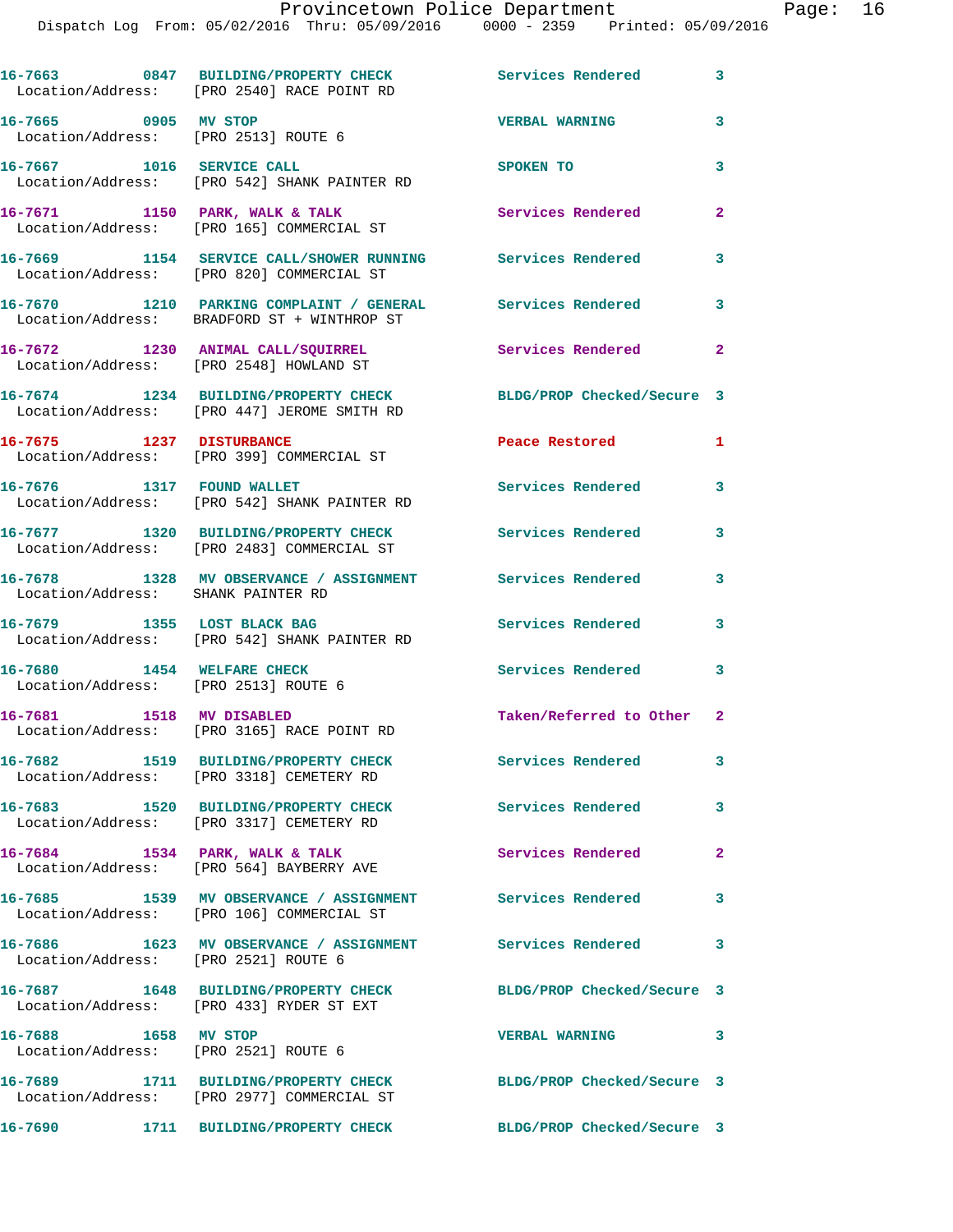|                                      | Provincetown Police Department<br>Dispatch Log From: 05/02/2016 Thru: 05/09/2016 0000 - 2359 Printed: 05/09/2016 |                            |                |
|--------------------------------------|------------------------------------------------------------------------------------------------------------------|----------------------------|----------------|
|                                      | Location/Address: [PRO 525] COMMERCIAL ST                                                                        |                            |                |
|                                      | 16-7691 1750 MV OBSERVANCE / ASSIGNMENT Services Rendered<br>Location/Address: BRADFORD ST + HIGH POLE HILL      |                            | $\mathbf{3}$   |
|                                      | 16-7692   1758   BUILDING/PROPERTY CHECK   BLDG/PROP Checked/Secure 3<br>Location/Address: [PRO 2481] TREMONT ST |                            |                |
|                                      | 16-7693 1815 MEDICAL/ASSAULT PAST OCCURRED FOLLOW UP<br>Location/Address: [PRO 3670] SHANK PAINTER RD            |                            | 1              |
|                                      | 16-7694 1854 BUILDING/PROPERTY CHECK<br>Location/Address: [PRO 3259] MACMILLAN WHARF                             | Services Rendered          | 3              |
|                                      | 16-7695 1859 BUILDING/PROPERTY CHECK Services Rendered<br>Location/Address: [PRO 433] RYDER ST EXT               |                            | 3              |
| 16-7697 1908 BAR CHECK               | Location/Address: [PRO 3117] COMMERCIAL ST                                                                       | <b>Services Rendered</b>   | $\overline{a}$ |
| 16-7696 1915 BAR CHECK               | Location/Address: [PRO 356] COMMERCIAL ST                                                                        | <b>Services Rendered</b>   | $\mathbf{2}$   |
|                                      | 16-7698 2011 BUILDING/PROPERTY CHECK<br>Location/Address: [PRO 16] BRADFORD ST                                   | BLDG/PROP Checked/Secure 3 |                |
| Location/Address: [PRO 3287] ROUTE 6 | 16-7699 2018 BUILDING/PROPERTY CHECK                                                                             | BLDG/PROP Checked/Secure 3 |                |
|                                      | 16-7700 2032 BUILDING/PROPERTY CHECK BLDG/PROP Checked/Secure 3<br>Location/Address: [PRO 2490] PROVINCELANDS RD |                            |                |
|                                      | 16-7701 2058 BUILDING/PROPERTY CHECK BLDG/PROP Checked/Secure 3<br>Location/Address: [PRO 526] RYDER ST EXT      |                            |                |
|                                      | 16-7702 2100 MV STOP<br>Vicinity of: [PRO 58] BRADFORD ST                                                        | <b>VERBAL WARNING</b>      | 3              |
|                                      | 16-7703 2107 BUILDING/PROPERTY CHECK<br>Location/Address: [PRO 526] RYDER ST EXT                                 | Services Rendered          | 3              |
| 16-7707 2128 BAR CHECK               | Location/Address: [PRO 253] COMMERCIAL ST                                                                        | Services Rendered          | $\mathbf{2}$   |
|                                      | 16-7705 2133 BUILDING/PROPERTY CHECK BLDG/PROP Checked/Secure 3<br>Location/Address: [PRO 2898] JEROME SMITH RD  |                            |                |
| 16-7708 2303 LOBBY TRAFFIC           | Location/Address: [PRO 542] SHANK PAINTER RD                                                                     | Services Rendered          | $\mathbf{2}$   |
|                                      | 16-7709 2335 BUILDING/PROPERTY CHECK BLDG/PROP Checked/Secure 3<br>Location/Address: [PRO 3296] SHANK PAINTER RD |                            |                |
| For Date: $05/09/2016$ - Monday      |                                                                                                                  |                            |                |
|                                      | 16-7710 0001 BUILDING/PROPERTY CHECK BLDG/PROP Checked/Secure 3<br>Location/Address: [PRO 447] JEROME SMITH RD   |                            |                |
|                                      | 16-7711 0004 BUILDING/PROPERTY CHECK BLDG/PROP Checked/Secure 3<br>Location/Address: [PRO 341] COMMERCIAL ST     |                            |                |
|                                      | 16-7712 0004 MV OBSERVANCE / ASSIGNMENT Services Rendered<br>Location/Address: [PRO 2521] ROUTE 6                |                            | 3              |
|                                      | 16-7722 0015 ASSIST AGENCY / MUTUAL AID Services Rendered<br>Location/Address: [PRO 542] SHANK PAINTER RD        |                            | 3              |
|                                      | 16-7713 0031 MV OBSERVANCE / ASSIGNMENT Services Rendered<br>Location/Address: BRADFORD ST + HOWLAND ST          |                            | 3.             |

Page:  $17<sub>6</sub>$